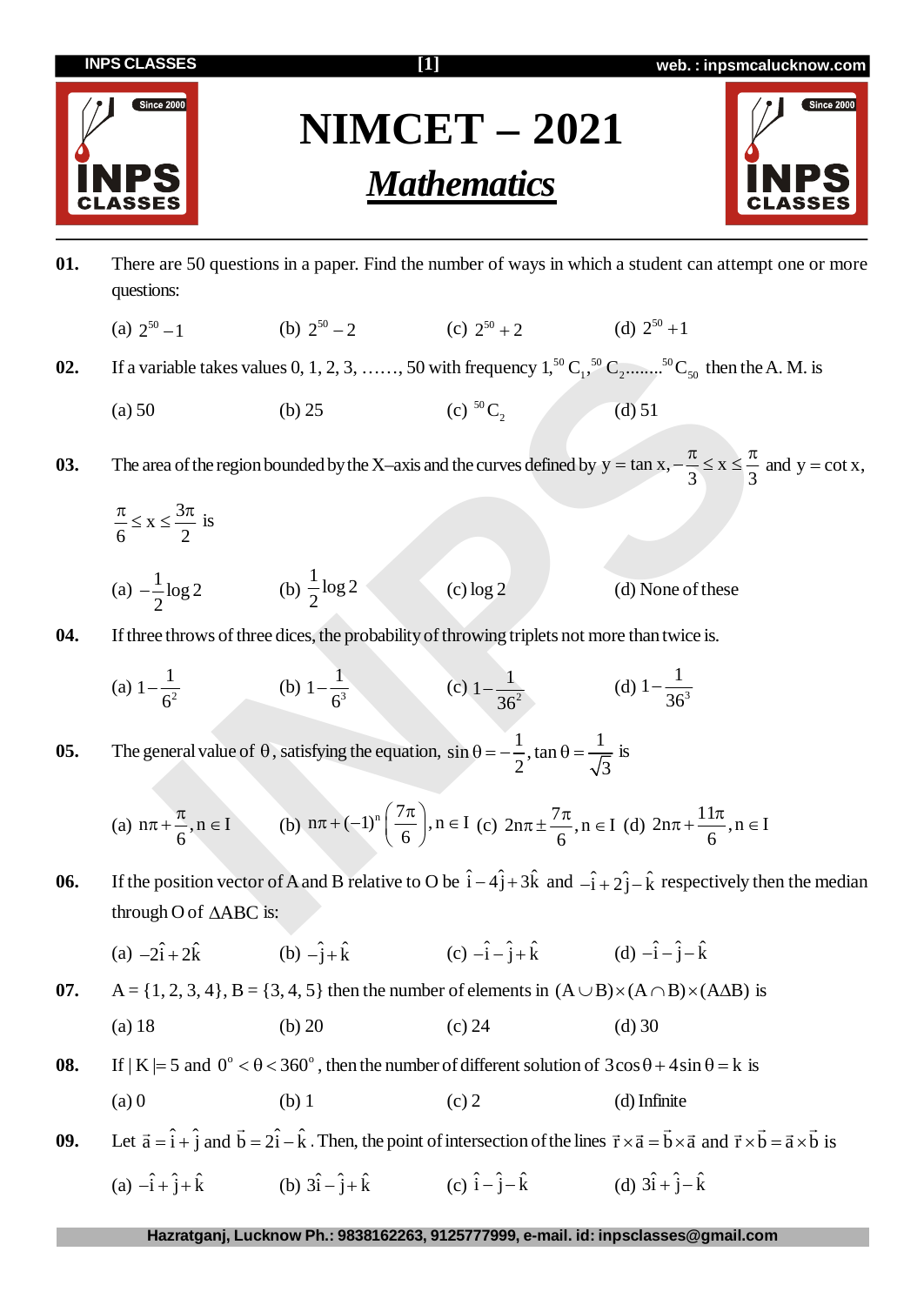| <b>10.</b> |                                                                                                                                    | If $F(\theta) = \begin{bmatrix} \cos \theta & -\sin \theta & 0 \\ \sin \theta & \cos \theta & 0 \\ 0 & 0 & 1 \end{bmatrix}$ , then find $F(\theta) F(\alpha)$ is equal to |                                                                                                                                                                    |                                                                                                                                                                                               |
|------------|------------------------------------------------------------------------------------------------------------------------------------|---------------------------------------------------------------------------------------------------------------------------------------------------------------------------|--------------------------------------------------------------------------------------------------------------------------------------------------------------------|-----------------------------------------------------------------------------------------------------------------------------------------------------------------------------------------------|
|            | (a) $f(\theta \alpha)$                                                                                                             | (b) $f(\theta/\alpha)$                                                                                                                                                    | (c) $f(\theta + \alpha)$ (d) $f(\theta - \alpha)$                                                                                                                  |                                                                                                                                                                                               |
| 11.        |                                                                                                                                    |                                                                                                                                                                           |                                                                                                                                                                    | If $\theta$ is the acute angle between the pair of lines $x^2 - 7xy + 12y^2 = 0$ then $\frac{2\cos\theta + 3\sin\theta}{4\sin\theta + 5\cos\theta} = ?$                                       |
|            | (a) $\frac{29}{69}$                                                                                                                | (b) $\frac{61}{39}$                                                                                                                                                       | (c) $\frac{39}{61}$                                                                                                                                                | (d) $\frac{69}{29}$                                                                                                                                                                           |
| 12.        | side of the triangle, then the triangle is                                                                                         |                                                                                                                                                                           |                                                                                                                                                                    | In a triangle, if the sum of two sides is x and their product is y such that $(x + z) (x - z) = y$ , where z is the third                                                                     |
|            | (a) Equilateral                                                                                                                    | (b) Right angle                                                                                                                                                           | (c) Isosceles                                                                                                                                                      | (d) Obtuse angled                                                                                                                                                                             |
| 13.        |                                                                                                                                    |                                                                                                                                                                           | Number of common tangent to the circles $x^2 + y^2 = 4 & x^2 + y^2 - 6x - 8y = 24$ is                                                                              |                                                                                                                                                                                               |
|            | $(a)$ 0                                                                                                                            | (b) 1                                                                                                                                                                     | $(c)$ 3                                                                                                                                                            | $(d)$ 4                                                                                                                                                                                       |
| 14.        |                                                                                                                                    |                                                                                                                                                                           |                                                                                                                                                                    | The locus of the point of intersection of tangent to the ellipse $\frac{x^2}{a^2} + \frac{y^2}{b^2} = 1$ which meet at right angle is                                                         |
|            | (a) a circle                                                                                                                       | (b) a arabola                                                                                                                                                             | (c) an ellipse                                                                                                                                                     | (d) a hyperbola                                                                                                                                                                               |
| 15.        |                                                                                                                                    |                                                                                                                                                                           |                                                                                                                                                                    | If the vectors $a\hat{i} + \hat{j} + \hat{k}, \hat{i} + b\hat{j} + \hat{k}, \hat{i} + \hat{j} + c\hat{k}(a, b, c \ne 1)$ are coplanar, then $\frac{1}{1-a} + \frac{1}{1-b} + \frac{1}{1-c} =$ |
|            | $(a)$ 0                                                                                                                            | $(b)$ 1                                                                                                                                                                   | $(c)$ 2                                                                                                                                                            | $(d)$ 3                                                                                                                                                                                       |
| 16.        | $\lim_{x\to\infty} \left(\frac{x+7}{x+2}\right)^{x+5}$ equal to                                                                    |                                                                                                                                                                           |                                                                                                                                                                    |                                                                                                                                                                                               |
|            | (a) $e^5$                                                                                                                          | (b) $e^{-5}$                                                                                                                                                              | (c) e <sup>2</sup>                                                                                                                                                 | (d) $e^{-2}$                                                                                                                                                                                  |
| 17.        |                                                                                                                                    |                                                                                                                                                                           | simultaneus occurrence is $0.14$ . The probability that neither E nor F occurs is                                                                                  | The probability of occurrence of two events E and F are 0.25 and 0.50, respectively. The probability of their                                                                                 |
|            | (a) 0.61                                                                                                                           | (b) $0.11$                                                                                                                                                                | (c) 0.39                                                                                                                                                           | $(d)$ 0.89                                                                                                                                                                                    |
| 18.        |                                                                                                                                    |                                                                                                                                                                           | If H <sub>1</sub> , H <sub>2</sub> ,, H <sub>n</sub> are n harmonic means between a and b( $\neq$ a), then $\frac{H_1 + a}{H_1 - a} + \frac{H_n + b}{H_n - b} = ?$ |                                                                                                                                                                                               |
|            | $(a)$ 2n                                                                                                                           | (b) $n + 1$                                                                                                                                                               | $(c)$ n – 1                                                                                                                                                        | (d) $2n + 1$                                                                                                                                                                                  |
| <b>19.</b> | If $y = \tan^{-1} \left( \frac{3x - x^3}{1 - 3x^3} \right), -\frac{1}{\sqrt{3}} < x < \frac{-1}{\sqrt{3}}$ then $\frac{dy}{dx}$ is |                                                                                                                                                                           |                                                                                                                                                                    |                                                                                                                                                                                               |
|            |                                                                                                                                    |                                                                                                                                                                           |                                                                                                                                                                    |                                                                                                                                                                                               |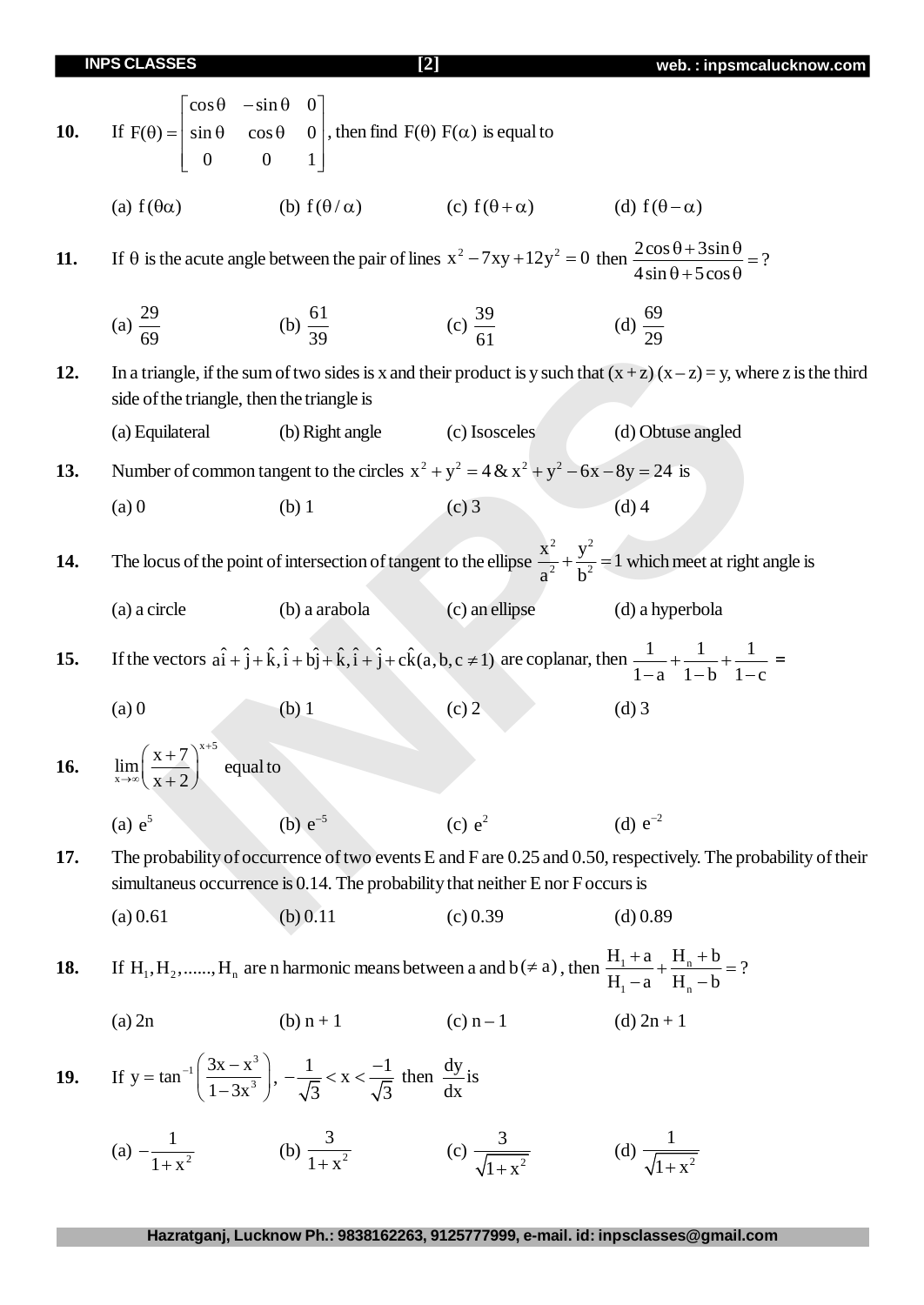3

**20.** The ecentric angles of the extremities of latus–recta of the ellipse 2  $\sqrt{2}$  $\frac{x^2}{a^2} + \frac{y^2}{b^2} = 1$  $a^2$   $b^2$  $+\frac{y}{12}$  = 1 are given by

(a) 
$$
\tan^{-1}\left(\pm\frac{ae}{b}\right)
$$
 (b)  $\tan^{-1}\left(\pm\frac{be}{a}\right)$  (c)  $\tan^{-1}\left(\pm\frac{b}{ae}\right)$  (d)  $\tan^{-1}\left(\pm\frac{a}{be}\right)$ 

**21.** If P(1, 2), Q(4, 6), R(5, 7) and S(a, b) are the vertices of a parallelogram PQRS, then

5

(a)  $a = 2$ ,  $b = 3$  (b)  $a = 3$ ,  $b = 4$  (c)  $a = 2$ ,  $b = 4$  (d)  $a = 3$ ,  $b = 5$ 

**22.** Angle between a and b  $\vec{a}$  and  $\vec{b}$  is 120°. If  $|\vec{b}| = 2 |\vec{\alpha}| \hat{\alpha}$  $\vec{r}$   $\vec{a}$   $\vec{r}$ and the vectors  $\vec{a} + x\vec{b}$ ,  $\vec{a} - \vec{b}$  are at right angles, then x = (a) 1 (b) 1 (c) 2 (d) 2

**23.** The probability that a man who is x years old will die in a year is p. Then, amongst n persons  $A_1, A_2, \ldots, A_n$ each x years old now, the probability that  $A_1$  will die in one year is

3

5

(a) 
$$
\frac{1}{n^2}
$$
 (b)  $1-(1-P)^n$  (c)  $\frac{1}{n^2}[1-(1-P)^n]$  (d)  $\frac{1}{n}[1-(1-P)^n]$ 

If the triangle ABC aros<sup>2</sup>  $\frac{1}{5}$  + core  $\frac{2}{3}$  + core or  $\frac{2}{3}$  + constability that a man who is x years old will die in a year is p. Then, amongst n persons A<sub>1</sub>, A<sub>2</sub>,....<br>
x years old now, the probability **24.** If in a triangle ABC  $a cos^2 \frac{C}{2} + c cos^2 \frac{A}{2} = \frac{3b}{2}$ 2 2 2 +  $\cos^2 \frac{\pi}{2} = \frac{56}{2}$  then the sides of triangle are in (a) A. P. (b) H. P. (c) G. P. (d) None of these

**25.** The area of the triangle formed by the vertices whose position vector are  $3i + j$ ,  $5i + 2j + k$ ,  $\hat{i} - 2j + 3\hat{k}$  is

- (a)  $\sqrt{23}$  sq. units (b)  $\sqrt{21}$  sq. units (c)  $\sqrt{29}$  sq. units (d)  $\sqrt{31}$  sq. units
- **26.** In a  $\triangle ABC$ , if  $\tan^2 \frac{A}{2} + \tan^2 \frac{B}{2} + \tan^2 \frac{C}{2} = k$ 2 2 2  $\triangle ABC$ , if  $\tan^2 \frac{1}{2} + \tan^2 \frac{1}{2} + \tan^2 \frac{1}{2} = k$  then k is always (a) > 1 (b)  $\geq 1$  (c) = 2 (d) = 1
- **27.** If a number x is selected from natural numbers 1, 2, ....... 100, then the probability for  $x + \frac{100}{2} \ge 29$ x  $+\frac{100}{100} \ge 29$  is
	- (a) 39  $\frac{1}{50}$  (b) 43  $\frac{1}{50}$  (c) 41  $\frac{1}{50}$  (d) 37 50

**28.** The function  $f(x) = \frac{x}{1+x^2}$  $1 + x \tan x$  $=$  $\ddot{}$ ,  $0 \leq x$ 2  $\leq x \leq \frac{\pi}{2}$  is maximum when

- (a)  $x = \sec x$  (b)  $x = \tan x$  (c)  $x = \cos x$  (d) None of these
- **29.** The standard deviation of 20 numbers is 30. If each of the numbers is increased by 4, then the new standard deviation will be.
	- (a) 24 (b) 34 (c) 30 (d) 20
- **Hazratganj, Lucknow Ph.: 9838162263, 9125777999, e-mail. id: inpsclasses@gmail.com 30.** Suppose  $A_1, A_2, \ldots, A_{30}$  are 30 sets each having 5 elements and  $B_1, B_2, \ldots, B_n$  are n sets such that  $\bigcup_{i=1}^{30} A_i = \bigcup_{j=1}^{n} B_j = S$  . If each element of S belong to exactly 10 of the  $A_i$ 's and exactly 9 of the  $B_j$ 's then  $n =$ (a) 15 (b) 45 (c) 75 (d) 90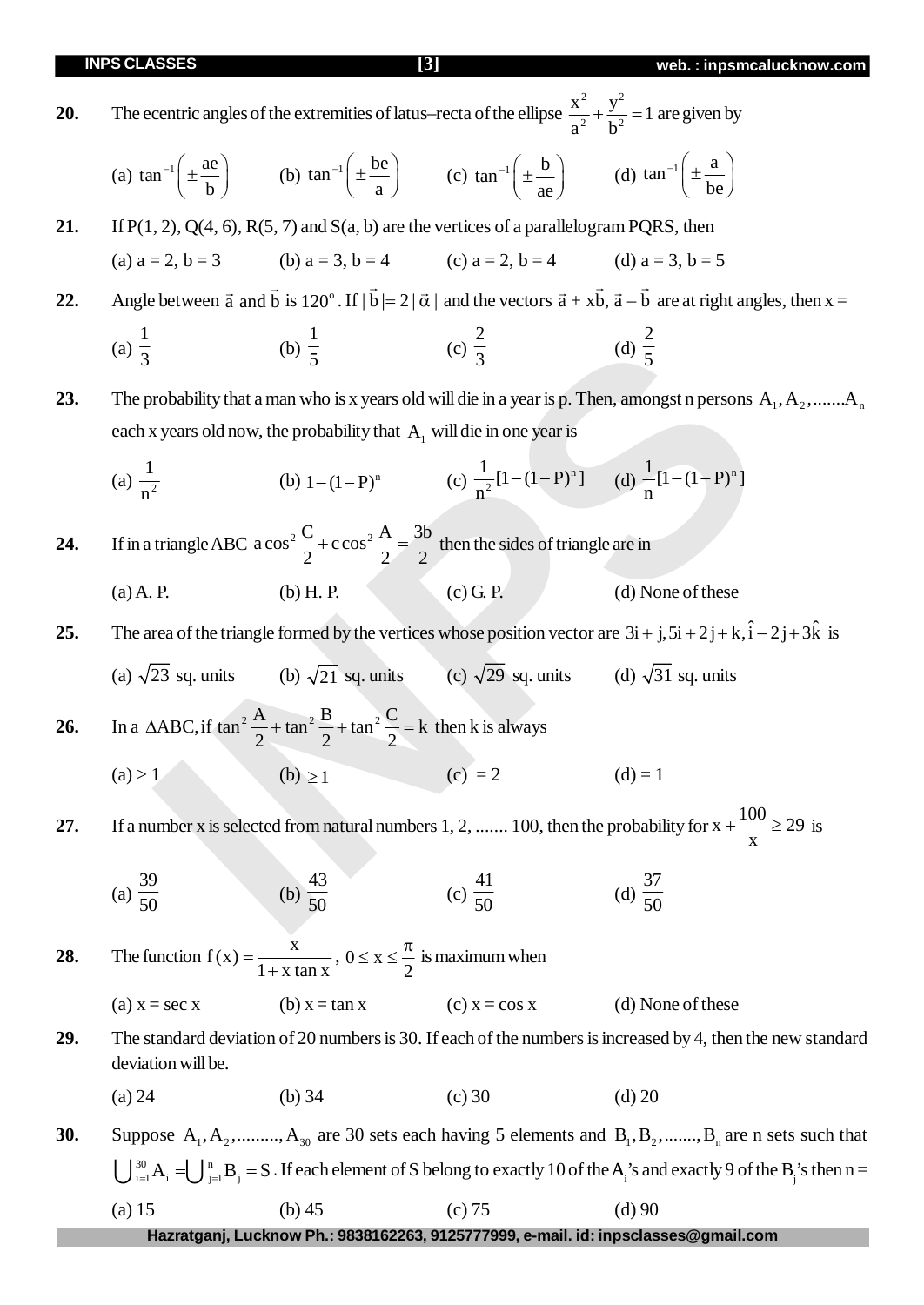|            | <b>INPS CLASSES</b>                                                                                                                                                                                                 |                | [4]       |            |           |                                       | web.: inpsmcalucknow.com                                                                                                      |
|------------|---------------------------------------------------------------------------------------------------------------------------------------------------------------------------------------------------------------------|----------------|-----------|------------|-----------|---------------------------------------|-------------------------------------------------------------------------------------------------------------------------------|
| 31.        | If $y = \sin^{-1}\left(\frac{x^2 + 1}{\sqrt{1 + 3x^2 + x^4}}\right)$ (x > 0), then $\frac{dy}{dx} =$                                                                                                                |                |           |            |           |                                       |                                                                                                                               |
|            | (a) $\frac{x^2-1}{x^4+3x^2+1}$ (b) $\frac{x^2+1}{x^4+3x^2+1}$ (c) $\frac{x^2-1}{x^4-3x^2+1}$ (d) $\frac{x^2+1}{x^4-3x^2+1}$                                                                                         |                |           |            |           |                                       |                                                                                                                               |
| 32.        | For what value of p, the polynomial $x^4 - 3x^3 + 2px^2 - 6$ is exactly divisible by $x - 1$                                                                                                                        |                |           |            |           |                                       |                                                                                                                               |
|            | (a) 2                                                                                                                                                                                                               | $(b)$ 4        |           | (c) 6      |           | (d) 8                                 |                                                                                                                               |
| 33.        | Consider the following frequency distribution table.                                                                                                                                                                |                |           |            |           |                                       |                                                                                                                               |
|            | Class interval 10-20                                                                                                                                                                                                | $20 - 30$      | $30 - 40$ | $40 - 50$  | $50 - 60$ | 60-70                                 | $70 - 50$                                                                                                                     |
|            | <b>Frequency</b><br>180                                                                                                                                                                                             | F1             | 34        | 180        | 136       | F <sub>2</sub>                        | 50                                                                                                                            |
|            | If the total frequency is $686 \& \text{median}$ is 42.6 then the values of F1 and F2 are                                                                                                                           |                |           |            |           |                                       |                                                                                                                               |
|            | (a) 81, 25                                                                                                                                                                                                          | (b) $82, 24$   |           | (c) 83, 23 |           | (d) 84, 22                            |                                                                                                                               |
| 34.        | If $f: R \to R$ is defined by $f(x) = \begin{cases} \frac{x+2}{x^2 + 3x + 2} & \text{if } x \in R - \{-1, -2\} \\ -1 & \text{if } x = -2 \\ 0 & \text{if } x = -1 \end{cases}$ then $f(x)$ is continuous on the set |                |           |            |           |                                       |                                                                                                                               |
|            | (a) R                                                                                                                                                                                                               | (b) $R-\{-2\}$ |           |            |           | (c) $R - \{-1\}$ (d) $R - \{-1, -2\}$ |                                                                                                                               |
| 35.        | is bisected at $(p, q)$ . Equation of median of the triangle through the vertex A is                                                                                                                                |                |           |            |           |                                       | The lines $px + qy = 1$ and $qx + py = 1$ are respectively the sides AB, AC of the triangle ABC and the base BC               |
|            | (a) $(2pq-1)(qx+py-1)+(p^2+q^2-1)(px+qy-1)=0$                                                                                                                                                                       |                |           |            |           |                                       |                                                                                                                               |
|            | (b) $(2pq-1)(qx+py-1)-(p^2+q^2-1)(px+qy-1)=0$                                                                                                                                                                       |                |           |            |           |                                       |                                                                                                                               |
|            | (c) $(2pq-1)(px+qy-1)+(p^2+q^2-1)(qx+py-1)=0$                                                                                                                                                                       |                |           |            |           |                                       |                                                                                                                               |
|            | (d) $(2pq-1)(px+qy-1)-(p^2+q^2-1)(qx+py-1)=0$                                                                                                                                                                       |                |           |            |           |                                       |                                                                                                                               |
| <b>36.</b> | If $a\cos\theta + b\sin\theta = 2\& a\sin\theta - b\cos\theta = 3$ then $a^2 + b^2 = ?$                                                                                                                             |                |           |            |           |                                       |                                                                                                                               |
|            | $(a)$ 13                                                                                                                                                                                                            | (b) 5          |           | $(c)$ 10   |           | $(d)$ 12                              |                                                                                                                               |
| 37.        | A polygon has 44 diagonals, the number of sides are                                                                                                                                                                 |                |           |            |           |                                       |                                                                                                                               |
|            | $(a)$ 11                                                                                                                                                                                                            | $(b)$ 10       |           | (c)9       |           | $(d)$ 12                              |                                                                                                                               |
| 38.        | $\lambda = ?$                                                                                                                                                                                                       |                |           |            |           |                                       | If the system of equations $3x - y + 4z = 3$ , $x + 2y - 3z = -2$ , $6x + 5y + \lambda z = -3$ has at least one solution then |
|            | $(a) -5$                                                                                                                                                                                                            | $(b)$ 3        |           | $(c)$ 5    |           | (d) 6                                 |                                                                                                                               |
| 39.        | $\int 3^{3^x} 3^{3^x} 3^x dx$ is equal to                                                                                                                                                                           |                |           |            |           |                                       |                                                                                                                               |

(a) x 3  $\frac{3^x}{2^x}$  + C (log 3)  $+C$  (b) x 3 3  $\frac{3^{3}}{2}$  + C (log 3)  $+C$  (c)  $3^{3^x}$ 3  $\frac{3^{3^5}}{2^{3}} + C$ (log 3)  $+C$  (d) None of these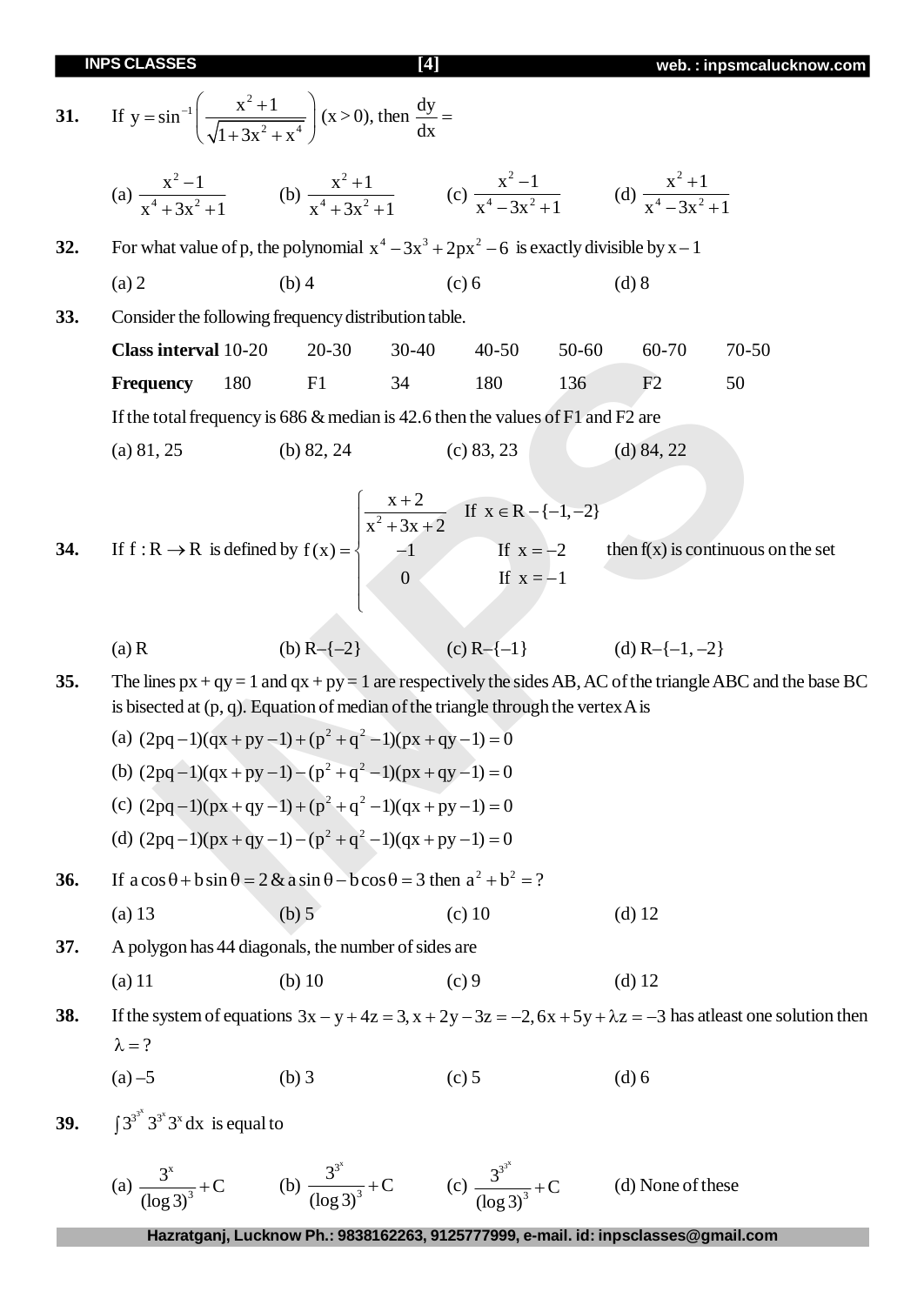|     | <b>INPS CLASSES</b>                           | $[5]$                                                                                                                                                                   |                    | web.: inpsmcalucknow.com                                                                                                                                                                                         |
|-----|-----------------------------------------------|-------------------------------------------------------------------------------------------------------------------------------------------------------------------------|--------------------|------------------------------------------------------------------------------------------------------------------------------------------------------------------------------------------------------------------|
| 40. |                                               | If $32\tan^8 \theta = 2\cos^2 \alpha - 3\cos \alpha$ and $3\cos 2\theta = 1$ , then the general value of $\alpha$ for $n \in \mathbb{Z}$ is                             |                    |                                                                                                                                                                                                                  |
|     |                                               | (a) $n\pi \pm \frac{\pi}{3}$ (b) $2n\pi \pm \frac{2\pi}{3}$ (c) $2n\pi \pm \frac{\pi}{3}$ (d) $n\pi \pm \frac{2\pi}{3}$                                                 |                    |                                                                                                                                                                                                                  |
| 41. |                                               | If $log(1-x+x^2) = a_1x + a_2x^2 + a_3x^3 + \dots$ Then $a_3 + a_6 + a_9 + \dots$ is equal to                                                                           |                    |                                                                                                                                                                                                                  |
|     | $(a) \log 2$                                  | (b) $\frac{1}{3} \log 2$ (c) $\frac{2}{3} \log 2$                                                                                                                       |                    | (d) $2 \log 2$                                                                                                                                                                                                   |
| 42. |                                               | If $\frac{n!}{2!(n-2)!}$ and $\frac{n!}{n!(n-4)!}$ are in ratio 2 : 1, then the value of n is                                                                           |                    |                                                                                                                                                                                                                  |
|     | $(a)$ 0                                       | (b) 2                                                                                                                                                                   | $(c)$ 4            | (d) 5                                                                                                                                                                                                            |
| 43. |                                               |                                                                                                                                                                         |                    | If $\vec{e}_1 = (1,1,1)$ and $\vec{e}_2 = (1,1,-1)$ and $\vec{a}$ and $\vec{b}$ are two vectors such that $\vec{e}_1 = 2\vec{a} + \vec{b}$ and $\vec{e}_2 = \vec{a} + 2\vec{b}$ , then                           |
|     | the angle between $\vec{a}$ and $\vec{b}$ is  |                                                                                                                                                                         |                    |                                                                                                                                                                                                                  |
|     |                                               | (a) $\cos^{-1}\left(-\frac{7}{11}\right)$ (b) $\cos^{-1}\left(\frac{7}{11}\right)$ (c) $\cos^{-1}\left(\frac{7}{9}\right)$                                              |                    | (d) $\cos^{-1} \left( \frac{6\sqrt{2}}{11} \right)$                                                                                                                                                              |
| 44. | $\int e^x (\sinh x + \cosh x) dx = ?$         |                                                                                                                                                                         |                    |                                                                                                                                                                                                                  |
|     | (a) $e^x$ sech $x + C$ (b) $e^x$ cosh $x + C$ |                                                                                                                                                                         | (c) $\sinh 2x + C$ | (d) $\cosh 2x + C$                                                                                                                                                                                               |
| 45. |                                               | If X and Y are two sets, then $X \cap Y' \cap (X \cup Y)'$ is                                                                                                           |                    |                                                                                                                                                                                                                  |
|     | (a) X'                                        | $(b)$ Y'                                                                                                                                                                | $(c)$ $\phi$       | (d) None of these                                                                                                                                                                                                |
| 46. |                                               |                                                                                                                                                                         |                    | If n is an integer between 0 to 21, then find a value of n for which the value of $n!(21-n)!$ is minimum.                                                                                                        |
|     | (a) 9                                         | $(b)$ 10                                                                                                                                                                | $(c)$ 12           | (d) 21                                                                                                                                                                                                           |
| 47. |                                               | The four geometric means between 2 and 64 are                                                                                                                           |                    |                                                                                                                                                                                                                  |
|     |                                               | (a) $\frac{1}{4}, \frac{1}{8}, \frac{1}{16}, \frac{1}{32}$ (b) 4, 8, 16, 32 (c) $4\sqrt{2}$ , 8, 16 $\sqrt{2}$ , 32                                                     |                    | (d) None of these                                                                                                                                                                                                |
| 48. |                                               |                                                                                                                                                                         |                    | Let $\vec{a} = 2\hat{i} + \hat{j} + 2\hat{k}$ , $\vec{b} = \hat{i} - \hat{j} + 2\hat{k}$ and $\vec{c} = \hat{i} + \hat{j} - 2\hat{k}$ are three vectors. Then, a vector in then plane of $\vec{a}$ and $\vec{c}$ |
|     |                                               | whose projection on $\vec{b}$ is of magnitude $\frac{1}{\sqrt{6}}$ is                                                                                                   |                    |                                                                                                                                                                                                                  |
|     |                                               | (a) $3\hat{i} - 2\hat{j}$ (b) $3\hat{i} + 2\hat{j}$ (c) $2\hat{i} + 3\hat{j} - \hat{k}$ (d) $3\hat{i} + 2\hat{j} + \hat{k}$                                             |                    |                                                                                                                                                                                                                  |
| 49. |                                               | If $\alpha \neq \beta$ and $\alpha^2 = 5\alpha - 3$ and $\beta^2 = 5\beta - 3$ , then the equation whose roots are $\frac{\alpha}{\beta}$ and $\frac{\beta}{\alpha}$ is |                    |                                                                                                                                                                                                                  |
|     |                                               | (a) $3x^2 - 25x + 3 = 0$ (b) $3x^2 + 5x + 3 = 0$ (c) $3x^2 - 5x + 3 = 0$ (d) $3x^2 - 19x + 3 = 0$                                                                       |                    |                                                                                                                                                                                                                  |
| 50. |                                               | The value of $\tan 9^{\circ} - \tan 27^{\circ} - \tan 63^{\circ} + \tan 81^{\circ}$ is equal to                                                                         |                    |                                                                                                                                                                                                                  |
|     | (a) 5                                         | $(b)$ 3                                                                                                                                                                 | $(c)$ 4            | $(d)$ 6                                                                                                                                                                                                          |
|     |                                               | Hazratganj, Lucknow Ph.: 9838162263, 9125777999, e-mail. id: inpsclasses@gmail.com                                                                                      |                    |                                                                                                                                                                                                                  |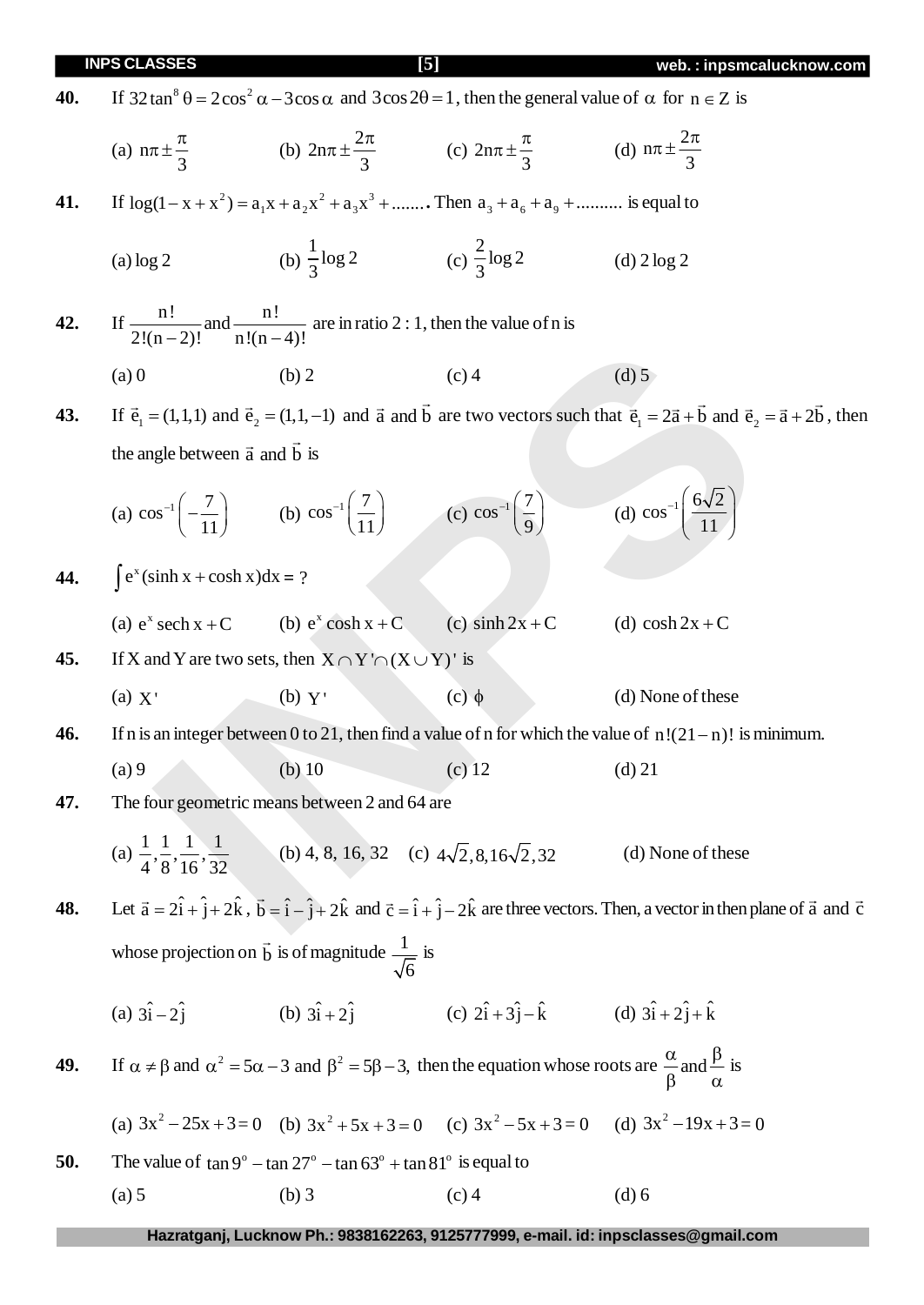|                                           | <b>INPS CLASSES</b>                                                                                                                                           |                                    | [6]                    |              |                        |                                   | web.: inpsmcalucknow.com  |
|-------------------------------------------|---------------------------------------------------------------------------------------------------------------------------------------------------------------|------------------------------------|------------------------|--------------|------------------------|-----------------------------------|---------------------------|
|                                           |                                                                                                                                                               |                                    | <b>Reasoning</b>       |              |                        |                                   |                           |
| 51.                                       | Insert the missing number 8, 7, 11, 12, 14, 17, 17, 22, ?                                                                                                     |                                    |                        |              |                        |                                   |                           |
|                                           | (a) 27                                                                                                                                                        | $(b)$ 20                           |                        | $(c)$ 22     |                        | $(d)$ 24                          |                           |
| 52.                                       | In a class of 50 students, Raghu's rank is twice that of Paul. There are 10 students who have ranked worse<br>then that of Raghu. Paul's rank in the class is |                                    |                        |              |                        |                                   |                           |
|                                           | $(a)$ 5th                                                                                                                                                     | $(b)$ 10th                         |                        | $(c)$ 15th   |                        | $(d)$ 20th                        |                           |
| 53.                                       | Read the following information carefully and then answer the following questions:                                                                             |                                    |                        |              |                        |                                   |                           |
|                                           | I.                                                                                                                                                            | $P \Psi Q$ means P is mother of Q. |                        |              | Π.                     | $P \in Q$ means P is sister of Q. |                           |
|                                           | Ш.                                                                                                                                                            | P \$ Q means P is father of Q.     |                        |              | IV.                    | $P \# Q$ means P is brother of Q. |                           |
|                                           | Which of the following means $R$ is brother of $T$ ?                                                                                                          |                                    |                        |              |                        |                                   |                           |
|                                           | (a) $R\text{ }\Psi S\text{ }\# \text{ U}\$ \text{T}$                                                                                                          | (b) $U\Psi R \# S \# T$            |                        |              | (c) UYR $\in$ SYT      | (d) T # S $$$ Q $\in$ R           |                           |
| 54.                                       | Study the following table, carefully and answer the following questions                                                                                       |                                    |                        |              |                        |                                   |                           |
|                                           | Subject (Full marks 50)                                                                                                                                       | 40 & above                         | 30 & above             |              | 20 & above             | $10 \&$ above                     | 0 and above               |
| <b>Physics</b>                            |                                                                                                                                                               | 9                                  | 32                     |              | 80                     | 92                                | 100                       |
| <b>Chemistry</b>                          |                                                                                                                                                               | $\overline{4}$                     | 21                     |              | 66                     | 81                                | 100                       |
|                                           | <b>Aggregate Average</b>                                                                                                                                      | 7                                  | 27                     |              | 73                     | 87                                | 100                       |
|                                           | The number of students scoring less than 40% marks in aggregate is?                                                                                           |                                    |                        |              |                        |                                   |                           |
|                                           | $(a)$ 13                                                                                                                                                      | $(b)$ 19                           |                        | $(c)$ 20     |                        | (d) 27                            |                           |
| 55.                                       | Choose the pair that best represents a similar relationship to the one expressed in the original pair of words:                                               |                                    |                        |              |                        |                                   |                           |
|                                           | <b>WAITRESS: RESTAURANT</b>                                                                                                                                   |                                    |                        |              |                        |                                   |                           |
|                                           | (a) Doctor: Diagnosis (b) Actor: Role                                                                                                                         |                                    |                        |              | (c) Driver: Truck      | (d) Teacher: School               |                           |
| 56.                                       | How many times in a day are the hands of a clock pointing opposite to each other?                                                                             |                                    |                        |              |                        |                                   |                           |
|                                           | $(a)$ 4                                                                                                                                                       | $(b)$ 20                           |                        | $(c)$ 22     |                        | $(d)$ 24                          |                           |
| 57.                                       | In this series, looking at the letter pattern fill the blank in the middle of the series :                                                                    |                                    |                        |              |                        |                                   |                           |
|                                           | ELFA, GLHA, ILJA, ______, MLNA                                                                                                                                |                                    |                        |              |                        |                                   |                           |
|                                           | $(a)$ OLPA                                                                                                                                                    | $(b)$ KLMA                         |                        | (c) L L M A  |                        | $(d)$ KLLA                        |                           |
| 58.                                       | If $Z = 52$ and $ACT = 48$ , then BAT will be equal to                                                                                                        |                                    |                        |              |                        |                                   |                           |
|                                           | $(a)$ 46                                                                                                                                                      | (b) 39                             |                        | $(c)$ 44     |                        | $(d)$ 41                          |                           |
| 59.                                       | Which word does NOT belong with the others?                                                                                                                   |                                    |                        |              |                        |                                   |                           |
|                                           | $(a)$ wing                                                                                                                                                    | $(b)$ fin                          |                        | $(c)$ Beak   |                        | (d) Rudder                        |                           |
| 60.                                       | Choose the pair of number that comes next:                                                                                                                    |                                    |                        |              |                        |                                   |                           |
|                                           | $1, 10, 7, 20, 13, 30, 19, \underline{\hspace{1cm}}$                                                                                                          |                                    |                        |              |                        |                                   |                           |
|                                           | (a) 25, 22                                                                                                                                                    | (b) $26, 24$                       |                        | $(c)$ 26, 23 |                        | $(d)$ 25, 23                      |                           |
| 61.<br><b>Physics</b><br><b>Chemistry</b> | Study the following table, carefully and answer the following questions<br>Subject (Full marks 50)                                                            | 40 & above<br>9<br>$\overline{4}$  | 30 & above<br>32<br>21 |              | 20 & above<br>80<br>66 | $10 \&$ above<br>92<br>81         | 0 and above<br>100<br>100 |
|                                           | <b>Aggregate Average</b>                                                                                                                                      | $\overline{7}$                     | 27                     |              | 73                     | 87                                | 100                       |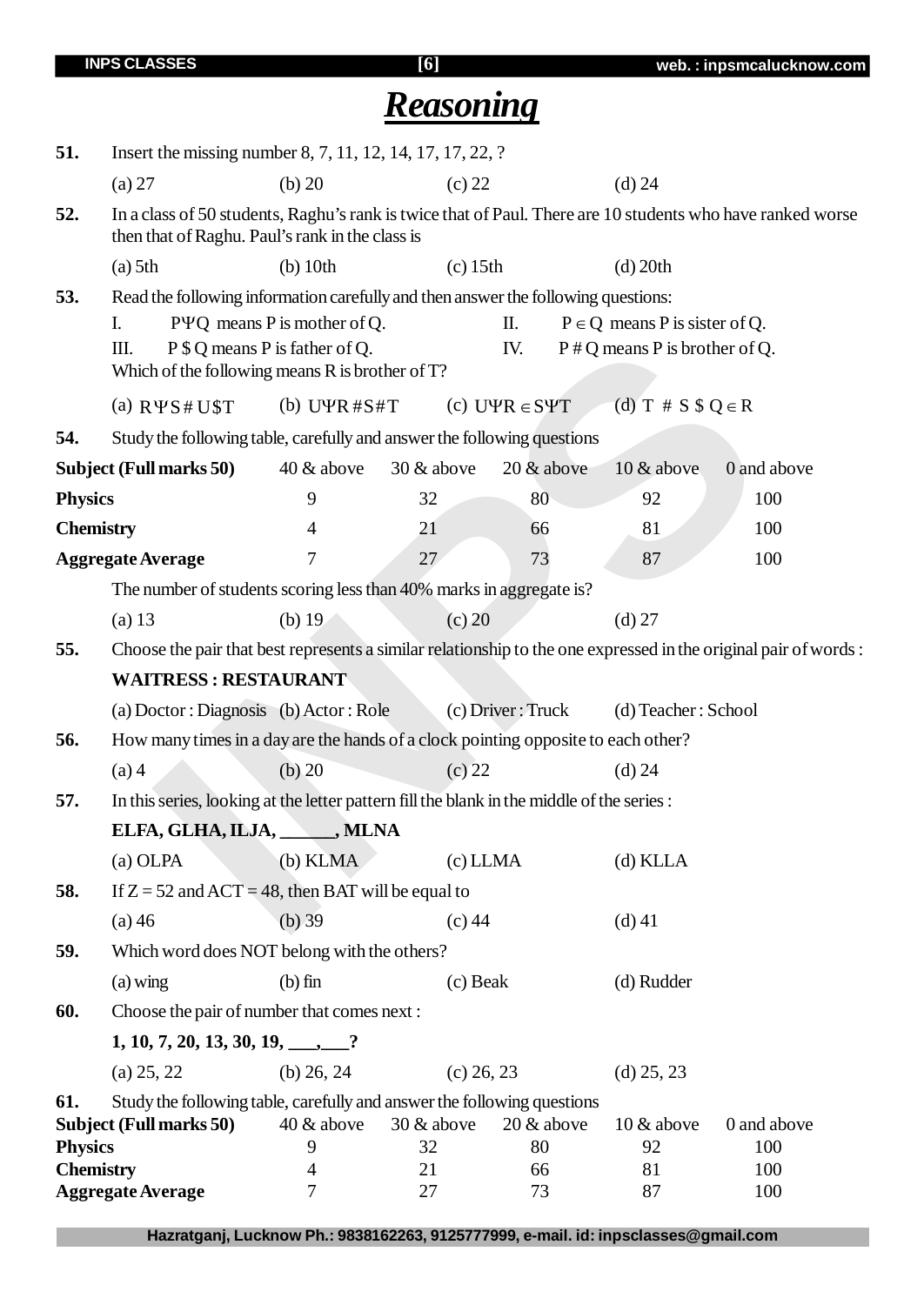|                  | <b>INPS CLASSES</b>                                                                                                                                                                                  |                         | $[7]$      |                                          |                           | web.: inpsmcalucknow.com                                                                                     |
|------------------|------------------------------------------------------------------------------------------------------------------------------------------------------------------------------------------------------|-------------------------|------------|------------------------------------------|---------------------------|--------------------------------------------------------------------------------------------------------------|
|                  | passed with 30 as cut-off marks in aggregate?                                                                                                                                                        |                         |            |                                          |                           | What is the difference between the number of students passed with 30 as cut-off marks in Chemistry and those |
|                  | $(a)$ 3                                                                                                                                                                                              | $(b)$ 4                 | $(c)$ 5    |                                          | (d) 6                     |                                                                                                              |
| 62.              | There are six members in a family A is the father of D, E is the grandfather of D. B is the daughter-in-law of<br>C. F is the uncle of D. What is the relationship of C with F?                      |                         |            |                                          |                           |                                                                                                              |
|                  | (a) sister                                                                                                                                                                                           | (b) Mother-in-law       |            | (c) Nephew                               | (d) Data inadequate       |                                                                                                              |
| 63.              | Study the following table, carefully and answer the following questions                                                                                                                              |                         |            |                                          |                           |                                                                                                              |
|                  | Subject (Full marks 50)                                                                                                                                                                              | $40 \&$ above           | 30 & above | $20 \& above$                            | $10 \&$ above             | 0 and above                                                                                                  |
| <b>Physics</b>   |                                                                                                                                                                                                      | 9                       | 32         | 80                                       | 92                        | 100                                                                                                          |
| <b>Chemistry</b> |                                                                                                                                                                                                      | $\overline{4}$          | 21         | 66                                       | 81                        | 100                                                                                                          |
|                  | <b>Aggregate Average</b>                                                                                                                                                                             | 7                       | 27         | 73                                       | 87                        | 100                                                                                                          |
|                  | If it is know that at least 23 students were eligible for a symposium on Chemistry, then the minimum qualifying<br>marks in Chemistry for eligible to Symposium would lie in the range?              |                         |            |                                          |                           |                                                                                                              |
|                  | (a) $30 - 40$                                                                                                                                                                                        | (b) $20 - 30$           |            | $(c)$ Below 20                           | (d) Cannot be determined. |                                                                                                              |
| 64.              | Choose the pair that best represents a similar relationship to the one expressed in the original pair of words                                                                                       |                         |            |                                          |                           |                                                                                                              |
|                  | <b>PULSATE: THROB::</b>                                                                                                                                                                              |                         |            |                                          |                           |                                                                                                              |
|                  | (a) WALK : RUN                                                                                                                                                                                       | (b) TIRED : SLEEP       |            |                                          |                           | (c) EXAMINE : SCRUTINIZE (d) BALLET : DANCER                                                                 |
| 65.              | Choose the word that is a necessary part of the underlined word: <b>HARVEST</b>                                                                                                                      |                         |            |                                          |                           |                                                                                                              |
|                  | (a) autumn                                                                                                                                                                                           | $(b)$ crop              |            | (c) stockpile                            | $(d)$ tractor             |                                                                                                              |
| 66.              | Choose the word which has the same relationship among the given three words: Yellow, Blue, Red.                                                                                                      |                         |            |                                          |                           |                                                                                                              |
|                  | (a) Black                                                                                                                                                                                            | (b) Orange              | (c) White  |                                          | (d) Paint                 |                                                                                                              |
| 67.              | Find the missing term $7:56::9:?$                                                                                                                                                                    |                         |            |                                          |                           |                                                                                                              |
|                  | $(a)$ 63                                                                                                                                                                                             | (b) 81                  | $(c)$ 90   |                                          | $(d)$ 99                  |                                                                                                              |
| 68.              | Find the matching term for Music: Guitar: Performer.                                                                                                                                                 |                         |            |                                          |                           |                                                                                                              |
|                  | (a) Dance : Tune : Instrument                                                                                                                                                                        |                         |            | (b) Food : Recipe : Cook                 |                           |                                                                                                              |
|                  | (c) Patient : Medicine : Doctor                                                                                                                                                                      |                         |            | (d) Trick : Rope : Acrobat               |                           |                                                                                                              |
| 69.              | Read the information given below and answer the following question:                                                                                                                                  |                         |            |                                          |                           |                                                                                                              |
| I.               | In a family of six persons $A, B, C, D, E$ and $F$ there are two married couples.                                                                                                                    |                         |            |                                          |                           |                                                                                                              |
| Π.               | D is grandmother of A and mother of B.                                                                                                                                                               |                         |            |                                          |                           |                                                                                                              |
| Ш.               | C is wife of B and mother of F.                                                                                                                                                                      |                         |            |                                          |                           |                                                                                                              |
| IV.              | F is the granddaughter of E.                                                                                                                                                                         |                         |            |                                          |                           |                                                                                                              |
|                  | Which of the following is true?                                                                                                                                                                      |                         |            |                                          |                           |                                                                                                              |
|                  | $(a)$ A is brother of F.                                                                                                                                                                             | $(b)$ A is sister of F. |            | (c) D has two grandson (d) None of these |                           |                                                                                                              |
| 70.              | A company produces five different products. The sales of these five product (in lakh number of packs) during<br>2005 and 2010 are shown in the following bar-graph. Question is based on this graph. |                         |            |                                          |                           |                                                                                                              |
|                  | Sales (in lakh number of packs) of five different products of a Company during 2005 - 2010.                                                                                                          |                         |            |                                          |                           |                                                                                                              |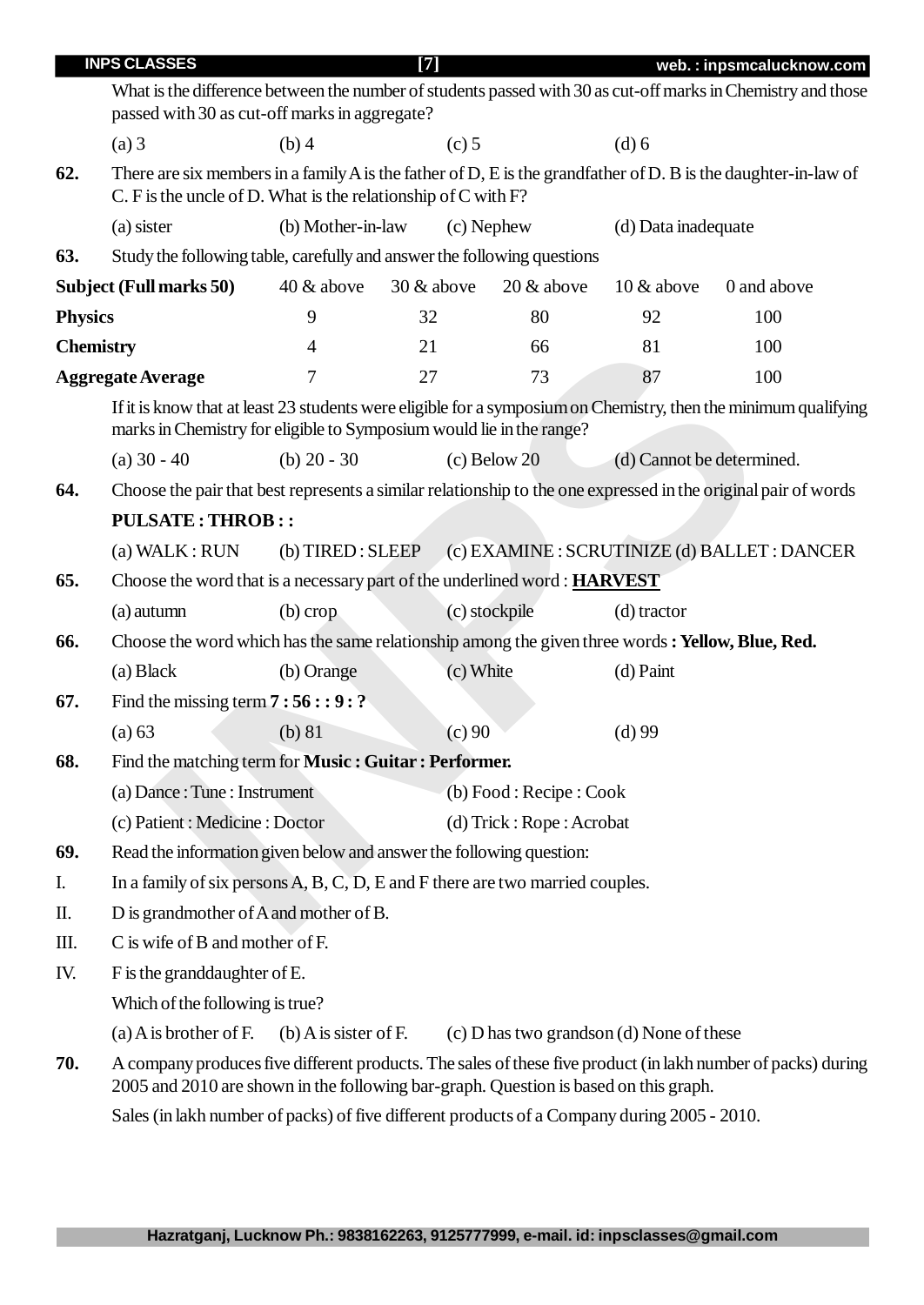

During the period 2005 - 2010, the minimum rate of increase in sales is in the case of:

(a) Product A (b) Product B (c) Product D (d) Product E

- **71.** Read the information given below and answer the following question:
- I. In a family of six persons A, B, C, D, E and F there are two married couples.
- II. D is grandmother of A and mother of B.
- III. C is wife of B and mother of F.
- IV. F is the granddaughter of E.

How many male members are there in the family?

(a) Three (b) Two (c) Cannot be determined (d) None of these

**72.** A company produces five different products. The sales of these five product (in lakh number of packs) during 2005 and 2010 are shown in the following bar-graph. Question is based on this graph.

Sales (in lakh number of packs) of five different products of a Company during 2005 - 2010.



The sales of Product A in 2010 was by what percent more than the sales of Product B in 2010? (Rounded off to the nearest integer)

|     | (a) $33\%$ | (b) $31\%$                                            | (c) 28% | $(d)$ 22% |
|-----|------------|-------------------------------------------------------|---------|-----------|
| 73. |            | Insert the missing number : $16, 33, 65, 131, 261, ?$ |         |           |
|     | (a) $523$  | (b) $521$                                             | (c) 615 | $(d)$ 721 |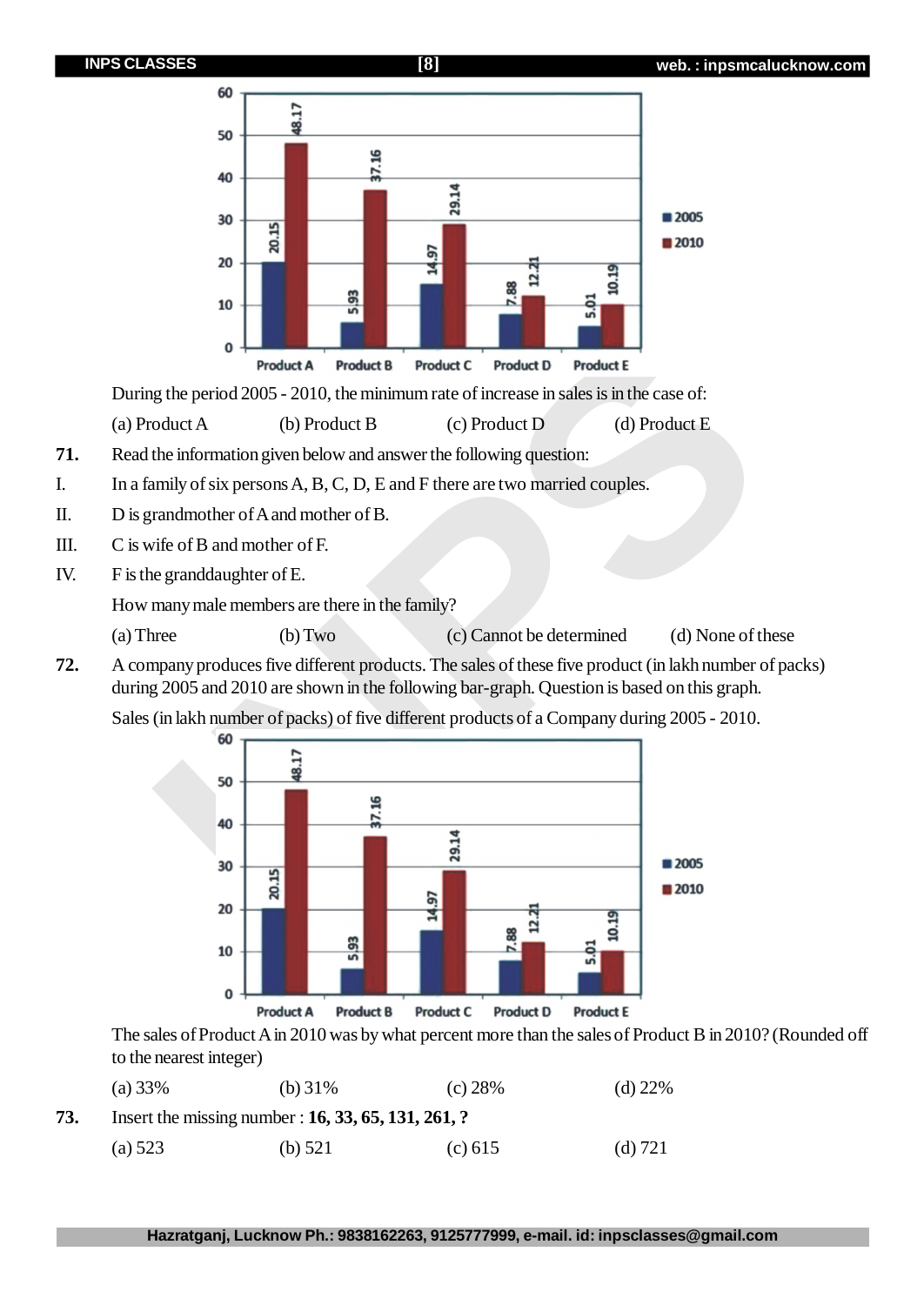**74.** A company produces five different products. The sales of these five product (in lakh number of packs) during 2005 and 2010 are shown in the following bar-graph. Question is based on this graph.

Sales (in lakh number of packs) of five different products of a Company during 2005 - 2010.

|                  | 60                              |                                                                                   |                                      |                          |                                                                                                                        |
|------------------|---------------------------------|-----------------------------------------------------------------------------------|--------------------------------------|--------------------------|------------------------------------------------------------------------------------------------------------------------|
|                  |                                 | 48.17                                                                             |                                      |                          |                                                                                                                        |
|                  | 50                              |                                                                                   |                                      |                          |                                                                                                                        |
|                  | 40                              | 7.16                                                                              |                                      |                          |                                                                                                                        |
|                  |                                 |                                                                                   | 29.14                                |                          | ■ 2005                                                                                                                 |
|                  | 30                              | 20.15                                                                             |                                      |                          | <b>2010</b>                                                                                                            |
|                  | 20                              |                                                                                   | နှ                                   |                          |                                                                                                                        |
|                  | 10                              | 6                                                                                 | 88                                   |                          |                                                                                                                        |
|                  |                                 | 5                                                                                 |                                      |                          |                                                                                                                        |
|                  | 0                               | <b>Product B</b><br><b>Product A</b>                                              | <b>Product C</b><br><b>Product D</b> | <b>Product E</b>         |                                                                                                                        |
|                  |                                 | The sales have increased by nearly 55% from 2005 to 2010 in case of:              |                                      |                          |                                                                                                                        |
|                  | (a) Product A                   | (b) Product B                                                                     | $(c)$ Product C                      | $(d)$ Product D          |                                                                                                                        |
| 75.              |                                 | Study the following table, carefully and answer the following questions           |                                      |                          |                                                                                                                        |
|                  | <b>Subject (Full marks 50)</b>  | 40 & above                                                                        | 30 & above                           | 10 & above<br>20 & above | 0 and above                                                                                                            |
| <b>Physics</b>   |                                 | 9                                                                                 | 32                                   | 80<br>92                 | 100                                                                                                                    |
| <b>Chemistry</b> |                                 | 4                                                                                 | 21                                   | 81<br>66                 | 100                                                                                                                    |
|                  | <b>Aggregate Average</b>        | 7                                                                                 | 27                                   | 73<br>87                 | 100                                                                                                                    |
|                  |                                 | eligible to pursue higher studies in Physics?                                     |                                      |                          | If at lest 60% marks in Physics are required for pursuing higher studies in Physics, how many students will be         |
|                  | (a) 27                          | $(b)$ 32                                                                          | (c) 34                               | $(d)$ 41                 |                                                                                                                        |
| 76.              |                                 | Read the information given below and answer the following question:               |                                      |                          |                                                                                                                        |
| I.               |                                 | In a family of six persons $A, B, C, D, E$ and $F$ there are two married couples. |                                      |                          |                                                                                                                        |
| П.               |                                 | D is grandmother of A and mother of B.                                            |                                      |                          |                                                                                                                        |
| Ш.               | C is wife of B and mother of F. |                                                                                   |                                      |                          |                                                                                                                        |
| IV.              | F is the granddaughter of E.    |                                                                                   |                                      |                          |                                                                                                                        |
|                  | What is C to A                  |                                                                                   |                                      |                          |                                                                                                                        |
|                  | (a) Daughter                    | (b) Grandmother                                                                   | (c) Mother                           |                          | (d) Cannot be determined                                                                                               |
| 77.              |                                 | If it is Saturday on January 1, 2000, then January 1, 2001 would have been        |                                      |                          |                                                                                                                        |
|                  | (a) Monday                      | (b) Sunday                                                                        | (c) Saturday                         | (d) Friday               |                                                                                                                        |
| 78.              |                                 |                                                                                   |                                      |                          | Choose the correct option for the remainder when $X = 1! + 2! + 3! + \underline{\hspace{2cm}} + 100!$ is divided by 24 |
|                  | (a) 9                           | $(b)$ 11                                                                          | (c) 152                              | $(d)$ 13                 |                                                                                                                        |
| 79.              |                                 | Choose the missing term: BYCX: DWEV:: FUGT:?                                      |                                      |                          |                                                                                                                        |
|                  | $(a)$ EHIJ                      | $(b)$ GHIJ                                                                        | $(c)$ HSIR                           | $(d)$ SRHS               |                                                                                                                        |
| 80.              |                                 | COUNSEL is to BITIRAK, so also GUIDANCE is to ______?                             |                                      |                          |                                                                                                                        |
|                  | (a) EOHYZKBB                    | (b) FOHYZJBB                                                                      | (c) FPHZZKAB                         |                          | (d) HOHYBJBA                                                                                                           |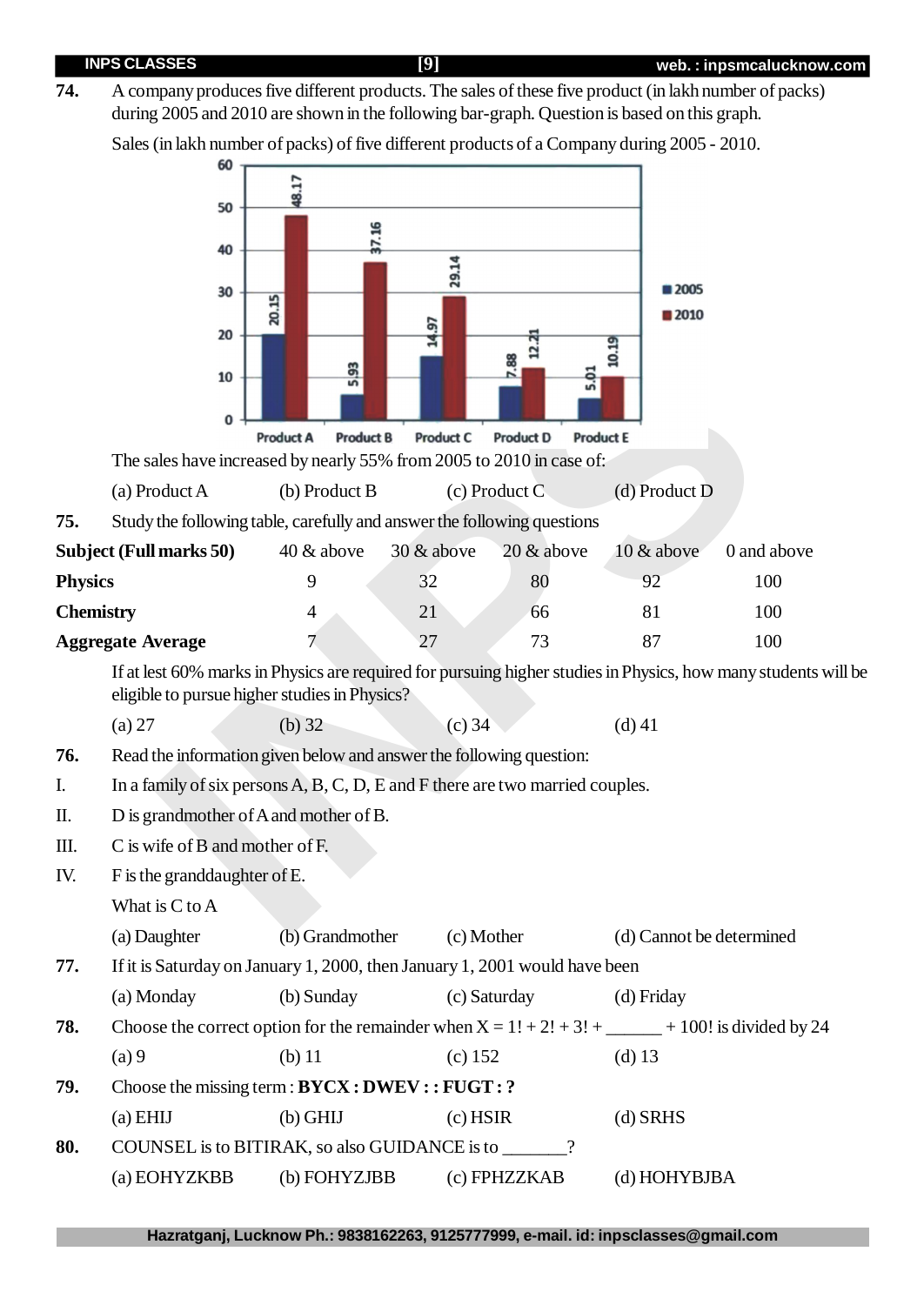|     | <b>INPS CLASSES</b>          |                                                                                                          | $[10]$         | web.: inpsmcalucknow.com                                                                                       |
|-----|------------------------------|----------------------------------------------------------------------------------------------------------|----------------|----------------------------------------------------------------------------------------------------------------|
| 81. |                              | 'he leaves soon'. Which word in the language means 'late'                                                |                | In a certain code language, 'do re me' means "he is late"; 'fa me la' means 'she is early' and 'so tido' means |
|     | $(a)$ la                     | $(b)$ do                                                                                                 | $(c)$ me       | $(d)$ re                                                                                                       |
| 82. |                              | Read the information given below and answer the following question:                                      |                |                                                                                                                |
| I.  |                              | In a family of six persons $A, B, C, D, E$ and $F$ there are two married couples.                        |                |                                                                                                                |
| Π.  |                              | D is grandmother of A and mother of B.                                                                   |                |                                                                                                                |
| Ш.  |                              | C is wife of B and mother of F.                                                                          |                |                                                                                                                |
| IV. | F is the granddaughter of E. |                                                                                                          |                |                                                                                                                |
|     |                              | Who among the following is one of the couples?                                                           |                |                                                                                                                |
|     | $(a)$ CD                     | $(b)$ DE                                                                                                 | $(c)$ EB       | (d) None of these                                                                                              |
| 83. |                              | Choose the number pair or group that is different from other?                                            |                |                                                                                                                |
|     | (a) $15:46$                  | (b) $12:37$                                                                                              | (c) 9:28       | (d) 8:33                                                                                                       |
| 84. |                              | Read the following information carefully and then answer the following questions:                        |                |                                                                                                                |
|     | I.                           | $P \Psi Q$ means P is mother of Q.                                                                       | Π.             | $P \in Q$ means P is sister of Q.                                                                              |
|     | III.                         | P \$ Q means P is father of Q.                                                                           | IV.            | $P \# Q$ means P is brother of Q.                                                                              |
|     |                              | Which of the following means N is definitely daughter of L?                                              |                |                                                                                                                |
|     | (a) $K $L # M # N$           |                                                                                                          |                | (b) $M \Psi K$ $\Upsilon N \in L$ (c) $K \Psi M \# L \in N$ (d) $L \Psi K$ $\Upsilon N \# M$                   |
| 85. |                              |                                                                                                          |                | If 'A3T15R' stands for 'ACTOR' and 'D1T5' stands for DATE, how will you code 'ROTATE'                          |
|     | $(a)$ R <sub>16T</sub> $1T5$ | $(b)$ R <sub>15</sub> T <sub>1</sub> T <sub>5</sub>                                                      | $(c)$ R15T1T16 | (d) $R15C1&7$                                                                                                  |
| 86. |                              | If $9 \times 3 + 8 = 24, 10 \times 2 + 7 = 35 \& 80 \times 40 + 3 = 6$ , then find $12 \times 4 + 3 = ?$ |                |                                                                                                                |
|     | (a) 7                        | (b)9                                                                                                     | $(c)$ 12       | $(d)$ 16                                                                                                       |
| 87. | Choose the odd one:          |                                                                                                          |                |                                                                                                                |
|     | (a) Zebra                    | (b) Hyena                                                                                                | (c) Rhinoceros | (d) Giraffe                                                                                                    |
| 88. |                              | Choose the missing term out of the given alternatives : Q1F, S2E, U6D, W21C, ?                           |                |                                                                                                                |
|     | $(a)$ Y66B                   | $(b)$ Y44B                                                                                               | $(c)$ Y88B     | $(d)$ Z88B                                                                                                     |
| 89. |                              | Read the following information carefully and then answer the following questions:                        |                |                                                                                                                |
|     | Ι.                           | $P \Psi Q$ means P is mother of Q.                                                                       | Π.             | $P \in Q$ means P is sister of Q.                                                                              |
|     | Ш.                           | P \$ Q means P is father of Q.                                                                           | IV.            | $P \# Q$ means P is brother of Q.                                                                              |
|     |                              |                                                                                                          |                |                                                                                                                |
|     |                              | If $K \Psi L \in M \# N$ , then how K is related with N?                                                 |                |                                                                                                                |
|     | (a) Mother                   | $(b)$ Aunt                                                                                               | (c) Great Aunt | (d) Grandmother                                                                                                |
| 90. | Today?                       |                                                                                                          |                | Radha is twice as old as Rita was 2 years ago. If difference between their ages is 2 years, how old is Radha   |
|     | (a) 6                        | (b) 8                                                                                                    | $(c)$ 10       | $(d)$ 12                                                                                                       |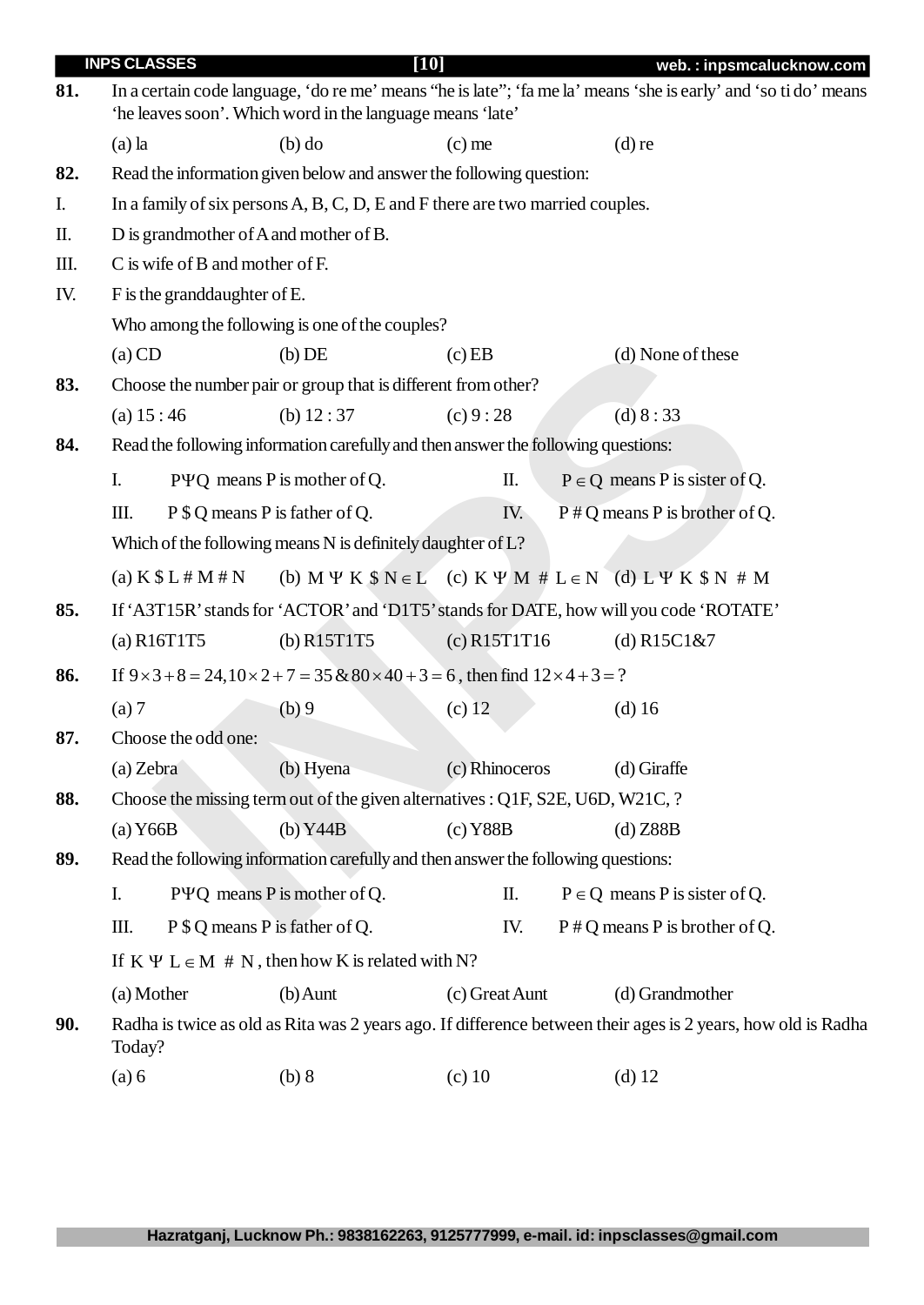**INPS CLASSES [11] web. : inpsmcalucknow.com**

# *English*

**91.** Fill in the blank with the most appropriate word given:

The state Transportation Corporation has a loss of 5 crore INR this year.

(a) derived (b) Incurred (c) performed (d) formulated

**92.** Fill in the blank with the most appropriate word:

The with which he is able to wield the paint-brush in really remarkable.

(a) ease (b) Practice (c) sweep (d) gait

**93.** Read the following passage carefully and answer the question that follows:

the following passage carefully and answer the question that follows;<br>
and with truth that the function of a university is to prepare the young to take their place in human so<br>
ist provide its members with the knowledge an It is said with truth that the function of a university is to prepare the young to take their place in human society. It must provide its members with the knowledge and skill necessary to make them efficient citizens. But is the whole duty of man exhausted by the acquisition of knowledge and professional training? Is a university only an institution for higher learning, a factory which churns out clerks and technicians able to run the machinery of the State? Mere knowledge which gratifies curiousity is different from culture which refines personality. Culture is not remembering a mass of serious details about the dates of birth of the great heroes of the world or the interesting names of the fastest ships which cross the Altantic or entertaining odds and ends gathered from the latest who's who. A well-known institution of this country has for its motto **sa vidya yavimuchyate :** that is, knowledge which is designed for salvation, for the development of the soul, is the best. Such an idea is not merely an Indian idiosyncrasy. Plato said long ago that the culture of soul is "the first and fairest thing that the best of men can ever have. According to Goethe, the object of education is to form tastes and not simply to communicate knowledge. A man's culture is not judged by the amount of tabulated information which he has at his command, but by the quality of mind which he brings to bear on the facts of life. Eduction is not cramming the mind with a host of technical details, putting sight, as it were, into blind eyes. The eye of the soul is never blind, only its gaze may be turned to the false and the fleeting. Too often the vision may be dragged downwards by the "leaden weights" of pride and prejudice, of passion and desire. The function of the teacher is not to add to the "leaden weights" but remove them and liberate the soul from the encumbrance so that is may follow its native impulse to soar upwards. The student at a university does not merely learn something, but becomes something by being exposed, in the most elastic period of his life, to transforming influences, such as the constant clash of mind with mind, the interchange of ideas, the testing of opinions, and the growth of knowledge of human nature.

What is the object of education according to Goathe?

| (a) It teaches social manners. | (b) It teaches courtesy. |
|--------------------------------|--------------------------|
| (c) It communicate knowledge   | (d) It forms taste       |

**94.** Read the following passage carefully and answer the question that follows:

It is said with truth that the function of a university is to prepare the young to take their place in human society. It must provide its members with the knowledge and skill necessary to make them efficient citizens. But is the whole duty of man exhausted by the acquisition of knowledge and professoional training? Is a university only an institution for higher learning, a factory which churns out clerks and technicians able to run the machinery of the State? Mere knowledge which gratifies curiousity is different from culture which refines personality. Culture is not remembering a mass of serious details about the dates of birth of the great heroes of the world or the interesting names of the fastest ships which cross the Altantic or entertaining odds and ends gathered from the latest who's who. A well-known institution of this country has for its motto **sa vidya yavimuchyate :** that is, knowledge which is designed for salvation, for the development of the soul, is the best. Such an idea is not merely an Indian idiosyncrasy. Plato said long ago that the culture of soul is "the first and fairest thing that the best of men can ever have. According to Goethe, the object of education is to form tastes and not simply to communicate knowledge. A man's culture is not judged by the amount of tabulated information which he has at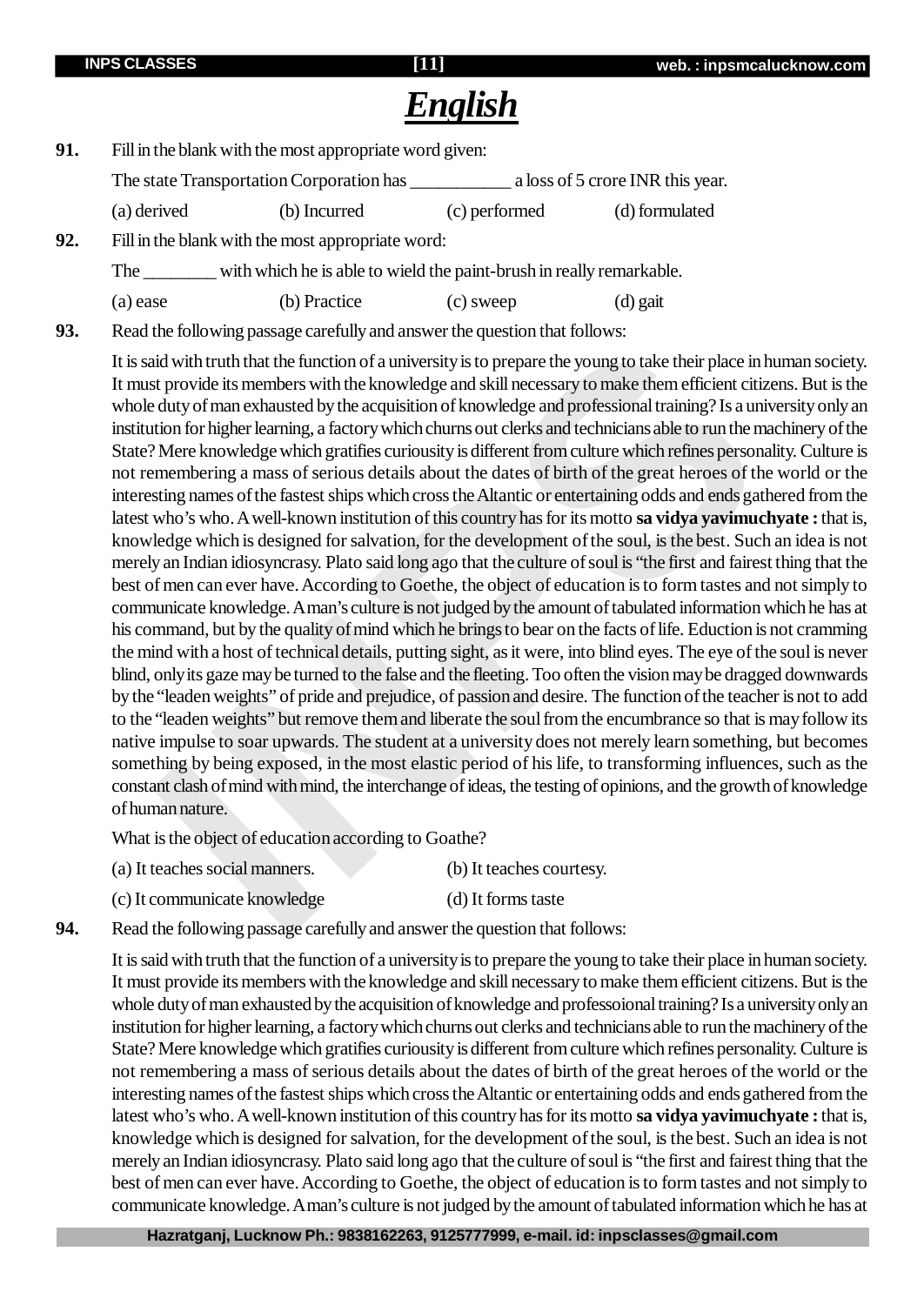# **INPS CLASSES [12] web. : inpsmcalucknow.com**

his command, but by the quality of mind which he brings to bear on the facts of life. Eduction is not cramming the mind with a host of technical details, putting sight, as it were, into blind eyes. The eye of the soul is never blind, only its gaze may be turned to the false and the fleeting. Too often the vision may be dragged downwards by the "leaden weights" of pride and prejudice, of passion and desire. The function of the teacher is not to add to the "leaden weights" but remove them and liberate the soul from the encumbrance so that is may follow its native impulse to soar upwards. The student at a university does not merely learn something, but becomes something by being exposed, in the most elastic period of his life, to transforming influences, such as the constant clash of mind with mind, the interchange of ideas, the testing of opinions, and the growth of knowledge of human nature.

What is meant by "leaden weights"?

- (a) Weights made of leaden
- (b) Cold scientific knowledge
- (c) Hindering factors, of pride and prejudice, passion and desire, in the liberation of the soul.
- (d) Social and family resposibilities.
- **95.** Choose the most suitable antonym of the given word :

### **ERUDITE**

| (a) scholarly | (b) unfamiliar | (c) illiterate | (d) arrogant |
|---------------|----------------|----------------|--------------|
|               |                |                |              |

**96.** Fill in the blank with the most appropriate word given : The car driver was arrested for rash driving and his license was <u>see</u> by the police. (a) impounded (b) flown (c) penalized (d) banned

**97.** Read the following passage carefully and answer the question that follows:

**Following Solution** (of the solution of the solution of the solution of the sould a<br>Cold scientific knowledge<br>
Cold and family resposibilities.<br>
Societies the most suitable antonym of the given word :<br> **IDITE**<br> **IDITE**<br> It is said with truth that the function of a university is to prepare the young to take their place in human society. It must provide its members with the knowledge and skill necessary to make them efficient citizens. But is the whole duty of man exhausted by the acquisition of knowledge and professoional training? Is a university only an institution for higher learning, a factory which churns out clerks and technicians able to run the machinery of the State? Mere knowledge which gratifies curiousity is different from culture which refines personality. Culture is not remembering a mass of serious details about the dates of birth of the great heroes of the world or the interesting names of the fastest ships which cross the Altantic or entertaining odds and ends gathered from the latest who's who. A well-known institution of this country has for its motto **sa vidya yavimuchyate :** that is, knowledge which is designed for salvation, for the development of the soul, is the best. Such an idea is not merely an Indian idiosyncrasy. Plato said long ago that the culture of soul is "the first and fairest thing that the best of men can ever have. According to Goethe, the object of education is to form tastes and not simply to communicate knowledge. A man's culture is not judged by the amount of tabulated information which he has at his command, but by the quality of mind which he brings to bear on the facts of life. Eduction is not cramming the mind with a host of technical details, putting sight, as it were, into blind eyes. The eye of the soul is never blind, only its gaze may be turned to the false and the fleeting. Too often the vision may be dragged downwards by the "leaden weights" of pride and prejudice, of passion and desire. The function of the teacher is not to add to the "leaden weights" but remove them and liberate the soul from the encumbrance so that is may follow its native impulse to soar upwards. The student at a university does not merely learn something, but becomes something by being exposed, in the most elastic period of his life, to transforming influences, such as the constant clash of mind with mind, the interchange of ideas, the testing of opinions, and the growth of knowledge of human nature.

According to the passage, the function of the teacher is :

- (a) To remove leaden weights of price and prejudice, passion, and desire to liberate the soul.
- (b) To instill facts into the minds of the students.
- (c) To teach humanity.
- (d) To foster brotherhood.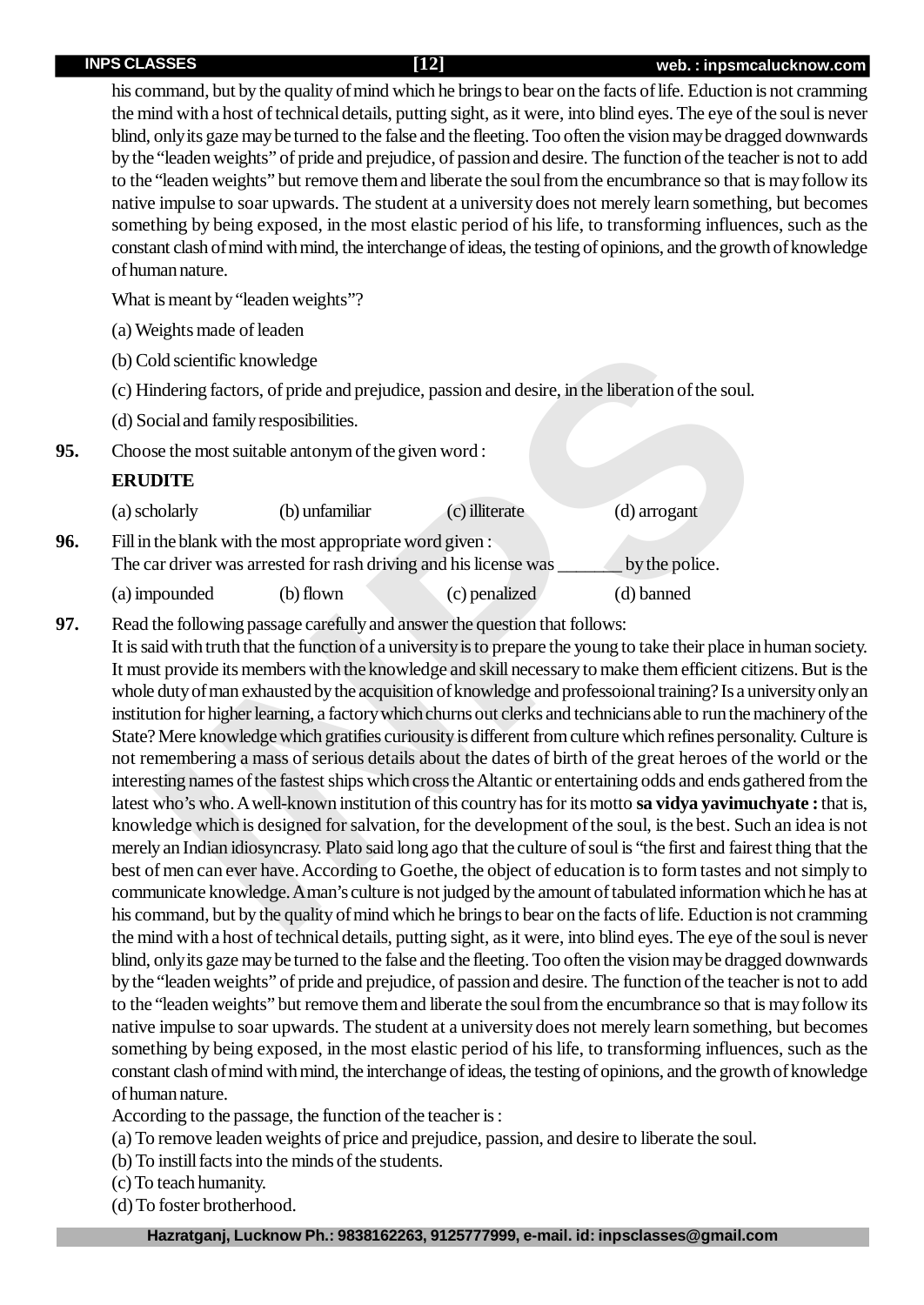|      | <b>INPS CLASSES</b>                |                                                                | $[13]$          | web.: inpsmcalucknow.com |
|------|------------------------------------|----------------------------------------------------------------|-----------------|--------------------------|
| 98.  | Write one word for the following:  |                                                                |                 |                          |
|      | An uncivilized / primitive person. |                                                                |                 |                          |
|      | (a) barbarian                      | (b) ascetic                                                    | (c) bourgeois   | (d) altruist             |
| 99.  | <b>RECUPERATE</b>                  | Choose the most suitable synonym of the given word:            |                 |                          |
|      | (a) recapture                      | (b) reclaim                                                    | (c) recover     | $(d)$ recur              |
| 100. | <b>SCINTILLATING</b>               | Choose the most suitable synonym of given word:                |                 |                          |
|      | (a) touching                       | $(b)$ nagging                                                  | (c) glittering  | (d) warning              |
| 101. |                                    | Choose the most suitable antonym of the given word: NEGLIGENCE |                 |                          |
|      | (a) diligence                      | (b) meticulousness                                             | (c) integrity   | (d) honesty              |
| 102. | Write on word for the following:   |                                                                |                 |                          |
|      | One who does not save for future.  |                                                                |                 |                          |
|      | (a) incorporeal                    | (b) inedible                                                   | (c) improvident | (d) implacable           |
|      |                                    |                                                                |                 |                          |

**103.** Read the following passage carefully and answer the question that follows:

**Insert of the most suitable antonym of the given word: INEGENCER (d)** honesty<br> **IIdence** (b) meticulousness (c) integrity (d) honesty<br> **IIdence** (c) improvident (d) implacable<br> **IIDence in the following :**<br> **IVENDENT (D** It is said with truth that the function of a university is to prepare the young to take their place in human society. It must provide its members with the knowledge and skill necessary to make them efficient citizens. But is the whole duty of man exhausted by the acquisition of knowledge and professoional training? Is a university only an institution for higher learning, a factory which churns out clerks and technicians able to run the machinery of the State? Mere knowledge which gratifies curiousity is different from culture which refines personality. Culture is not remembering a mass of serious details about the dates of birth of the great heroes of the world or the interesting names of the fastest ships which cross the Altantic or entertaining odds and ends gathered from the latest who's who. A well-known institution of this country has for its motto **sa vidya yavimuchyate :** that is, knowledge which is designed for salvation, for the development of the soul, is the best. Such an idea is not merely an Indian idiosyncrasy. Plato said long ago that the culture of soul is "the first and fairest thing that the best of men can ever have. According to Goethe, the object of education is to form tastes and not simply to communicate knowledge. A man's culture is not judged by the amount of tabulated information which he has at his command, but by the quality of mind which he brings to bear on the facts of life. Eduction is not cramming the mind with a host of technical details, putting sight, as it were, into blind eyes. The eye of the soul is never blind, only its gaze may be turned to the false and the fleeting. Too often the vision may be dragged downwards by the "leaden weights" of pride and prejudice, of passion and desire. The function of the teacher is not to add to the "leaden weights" but remove them and liberate the soul from the encumbrance so that is may follow its native impulse to soar upwards. The student at a university does not merely learn something, but becomes something by being exposed, in the most elastic period of his life, to transforming influences, such as the constant clash of mind with mind, the interchange of ideas, the testing of opinions, and the growth of knowledge of human nature.

What is a man's culture judged by ?

- (a) By the quality of mind which he brings to bear on the facts of life.
- (b) By man's social skill.
- (c) By the variety of books he reads.
- (d) By money and influence.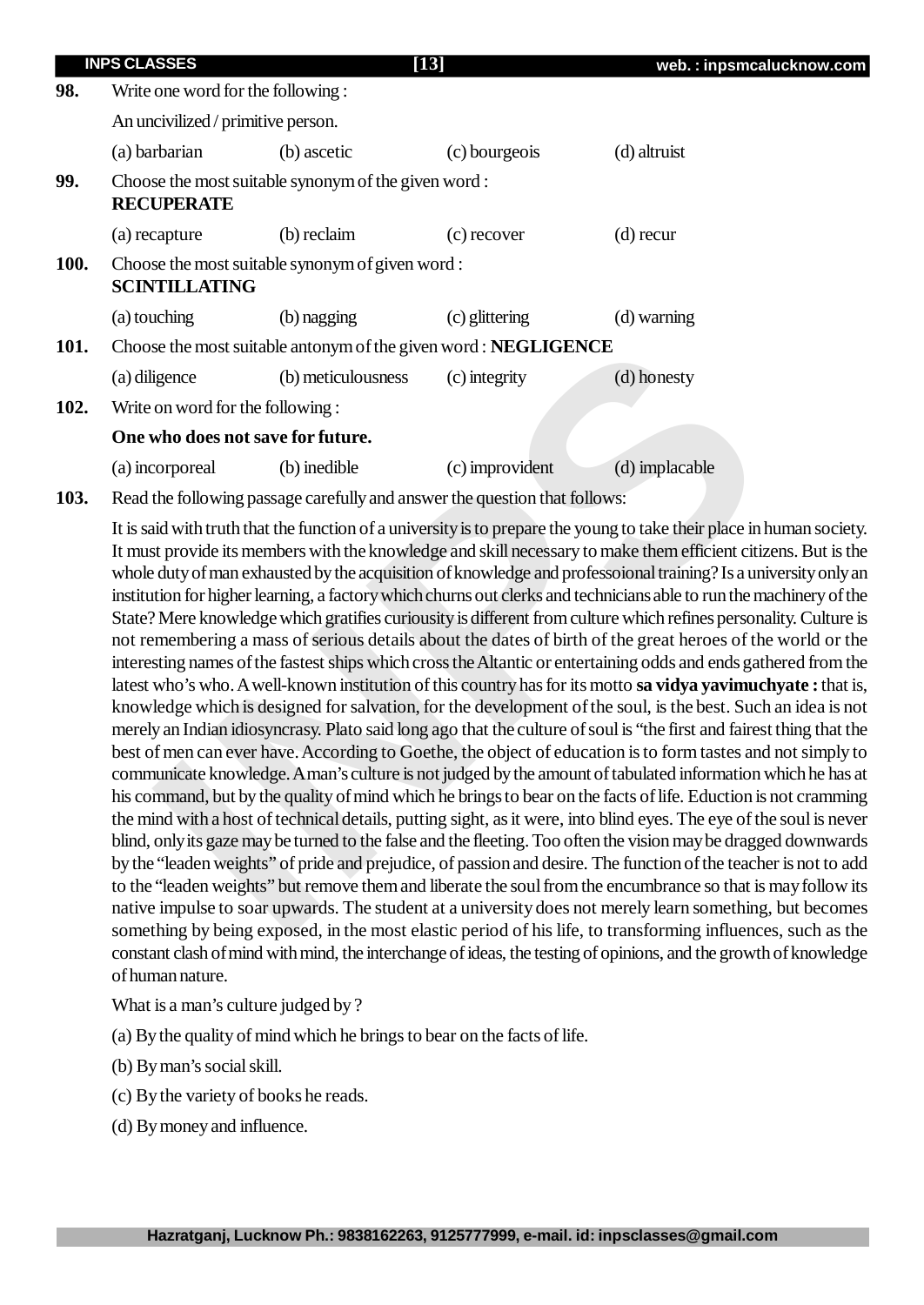#### **104.** Read the following passage carefully and answer the question that follows:

of men can ever have. According to Goetle, the object of education is to form tastes and not simple mental to the move of the control of Goetle, the object of education is to form tastes and not simplement a knowledge A. A It is said with truth that the function of a university is to prepare the young to take their place in human society. It must provide its members with the knowledge and skill necessary to make them efficient citizens. But is the whole duty of man exhausted by the acquisition of knowledge and professoional training? Is a university only an institution for higher learning, a factory which churns out clerks and technicians able to run the machinery of the State? Mere knowledge which gratifies curiousity is different from culture which refines personality. Culture is not remembering a mass of serious details about the dates of birth of the great heroes of the world or the interesting names of the fastest ships which cross the Altantic or entertaining odds and ends gathered from the latest who's who. A well-known institution of this country has for its motto **sa vidya yavimuchyate :** that is, knowledge which is designed for salvation, for the development of the soul, is the best. Such an idea is not merely an Indian idiosyncrasy. Plato said long ago that the culture of soul is "the first and fairest thing that the best of men can ever have. According to Goethe, the object of education is to form tastes and not simply to communicate knowledge. A man's culture is not judged by the amount of tabulated information which he has at his command, but by the quality of mind which he brings to bear on the facts of life. Eduction is not cramming the mind with a host of technical details, putting sight, as it were, into blind eyes. The eye of the soul is never blind, only its gaze may be turned to the false and the fleeting. Too often the vision may be dragged downwards by the "leaden weights" of pride and prejudice, of passion and desire. The function of the teacher is not to add to the "leaden weights" but remove them and liberate the soul from the encumbrance so that is may follow its native impulse to soar upwards. The student at a university does not merely learn something, but becomes something by being exposed, in the most elastic period of his life, to transforming influences, such as the constant clash of mind with mind, the interchange of ideas, the testing of opinions, and the growth of knowledge of human nature.

What are the hindering factors in the libration and development of the soul?

- (a) Power and wealth (b) Passion and desire, pride and prejudice.
	-
- (c) Money and influence (d) Greed and envy

**105.** Choose the most suitable synonym of the given word : **BLAND**

(a) pleasant (b) harsh (c) irritating (d) tasteless

**106.** Read the following passage carefully and answer the question that follows: It is said with truth that the function of a university is to prepare the young to take their place in human society. It must provide its members with the knowledge and skill necessary to make them efficient citizens. But is the whole duty of man exhausted by the acquisition of knowledge and professoional training? Is a university only an institution for higher learning, a factory which churns out clerks and technicians able to run the machinery of the State? Mere knowledge which gratifies curiousity is different from culture which refines personality. Culture is not remembering a mass of serious details about the dates of birth of the great heroes of the world or the interesting names of the fastest ships which cross the Altantic or entertaining odds and ends gathered from the latest who's who. A well-known institution of this country has for its motto **sa vidya yavimuchyate :** that is, knowledge which is designed for salvation, for the development of the soul, is the best. Such an idea is not merely an Indian idiosyncrasy. Plato said long ago that the culture of soul is "the first and fairest thing that the best of men can ever have. According to Goethe, the object of education is to form tastes and not simply to communicate knowledge. A man's culture is not judged by the amount of tabulated information which he has at his command, but by the quality of mind which he brings to bear on the facts of life. Eduction is not cramming

the mind with a host of technical details, putting sight, as it were, into blind eyes. The eye of the soul is never blind, only its gaze may be turned to the false and the fleeting. Too often the vision may be dragged downwards by the "leaden weights" of pride and prejudice, of passion and desire. The function of the teacher is not to add to the "leaden weights" but remove them and liberate the soul from the encumbrance so that is may follow its native impulse to soar upwards. The student at a university does not merely learn something, but becomes something by being exposed, in the most elastic period of his life, to transforming influences, such as the constant clash of mind with mind, the interchange of ideas, the testing of opinions, and the growth of knowledge of human nature.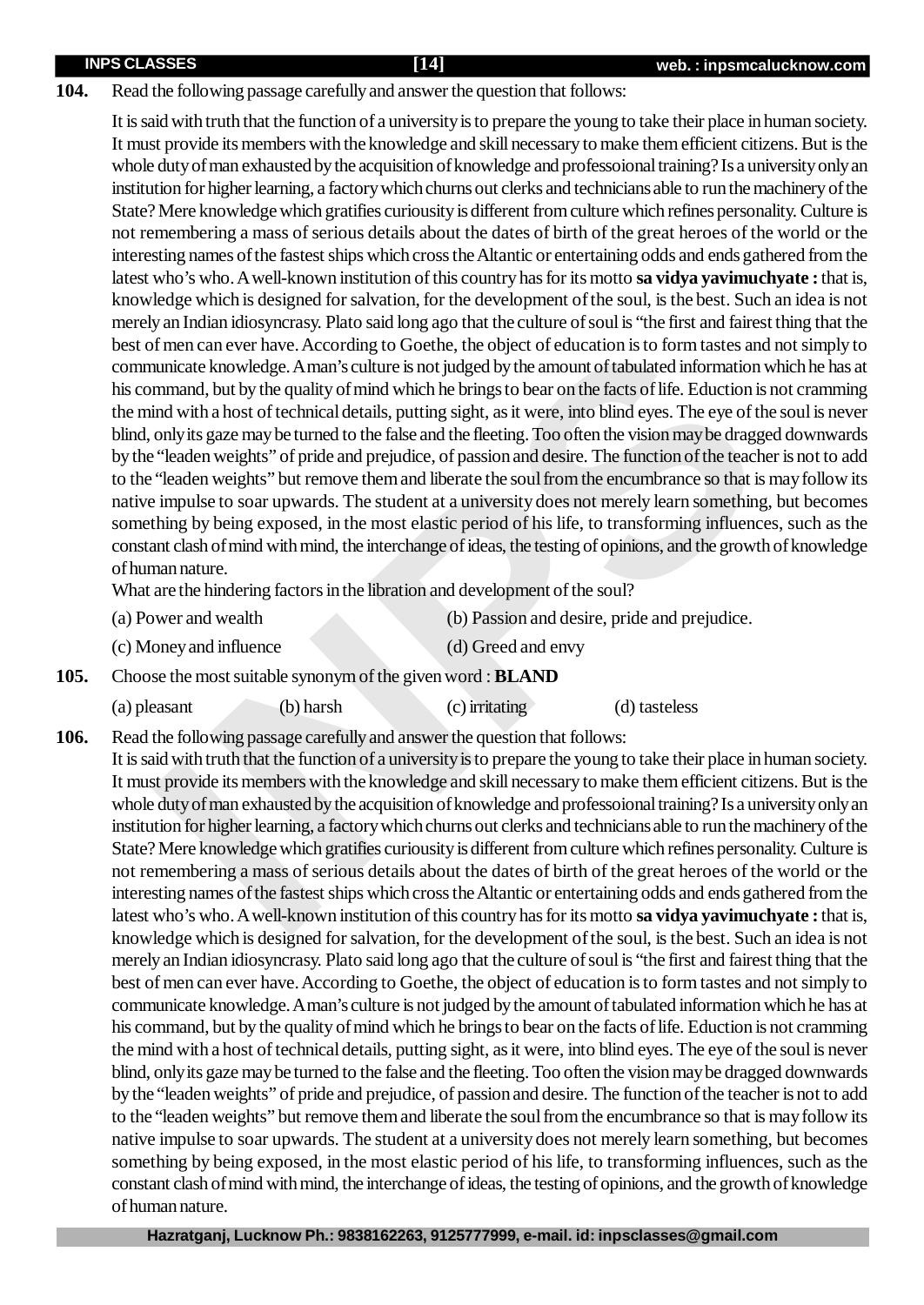Mere knowledge and culture may be distinguished from each other in that:

(a) The former widens the mental horizon, the latter enlarges the heart.

(b) The former gratifies curiosity, the latter refines personality.

(c) The former is concerned with facts, the latter with fiction.

(d) The former adds to power, the latter adds to prestige.

**107.** Fill in the blank with the most appropriate word given :

**I cannot \_\_\_\_\_\_\_\_ it to you right now; tomorrow we will discuss about it.**

(a) demand (b) disturb (c) explain (d) expect

**108.** Read the following passage carefully and answer the question that follows:

the following passage carefully and answer the question that follows:<br>
and virtual twith that the function of a university is to prepare the young to take their place in human so<br>
ist provide its members with the knowledge It is said with truth that the function of a university is to prepare the young to take their place in human society. It must provide its members with the knowledge and skill necessary to make them efficient citizens. But is the whole duty of man exhausted by the acquisition of knowledge and professoional training? Is a university only an institution for higher learning, a factory which churns out clerks and technicians able to run the machinery of the State? Mere knowledge which gratifies curiousity is different from culture which refines personality. Culture is not remembering a mass of serious details about the dates of birth of the great heroes of the world or the interesting names of the fastest ships which cross the Altantic or entertaining odds and ends gathered from the latest who's who. A well-known institution of this country has for its motto **sa vidya yavimuchyate :** that is, knowledge which is designed for salvation, for the development of the soul, is the best. Such an idea is not merely an Indian idiosyncrasy. Plato said long ago that the culture of soul is "the first and fairest thing that the best of men can ever have. According to Goethe, the object of education is to form tastes and not simply to communicate knowledge. A man's culture is not judged by the amount of tabulated information which he has at his command, but by the quality of mind which he brings to bear on the facts of life. Eduction is not cramming the mind with a host of technical details, putting sight, as it were, into blind eyes. The eye of the soul is never blind, only its gaze may be turned to the false and the fleeting. Too often the vision may be dragged downwards by the "leaden weights" of pride and prejudice, of passion and desire. The function of the teacher is not to add to the "leaden weights" but remove them and liberate the soul from the encumbrance so that is may follow its native impulse to soar upwards. The student at a university does not merely learn something, but becomes something by being exposed, in the most elastic period of his life, to transforming influences, such as the constant clash of mind with mind, the interchange of ideas, the testing of opinions, and the growth of knowledge of human nature.

What is the function of education according to the ancient Indian philosophers?

(a) Education is the development of mind.

- (b) Education brings about salvation and development of the soul.
- (c) Education is the cultivation of culture.
- (d) Education aims at the inculcation of generosity.
- **109.** Read the following passage carefully and answer the question that follows:

It is said with truth that the function of a university is to prepare the young to take their place in human society. It must provide its members with the knowledge and skill necessary to make them efficient citizens. But is the whole duty of man exhausted by the acquisition of knowledge and professoional training? Is a university only an institution for higher learning, a factory which churns out clerks and technicians able to run the machinery of the State? Mere knowledge which gratifies curiousity is different from culture which refines personality. Culture is not remembering a mass of serious details about the dates of birth of the great heroes of the world or the interesting names of the fastest ships which cross the Altantic or entertaining odds and ends gathered from the latest who's who. A well-known institution of this country has for its motto **sa vidya yavimuchyate :** that is, knowledge which is designed for salvation, for the development of the soul, is the best. Such an idea is not